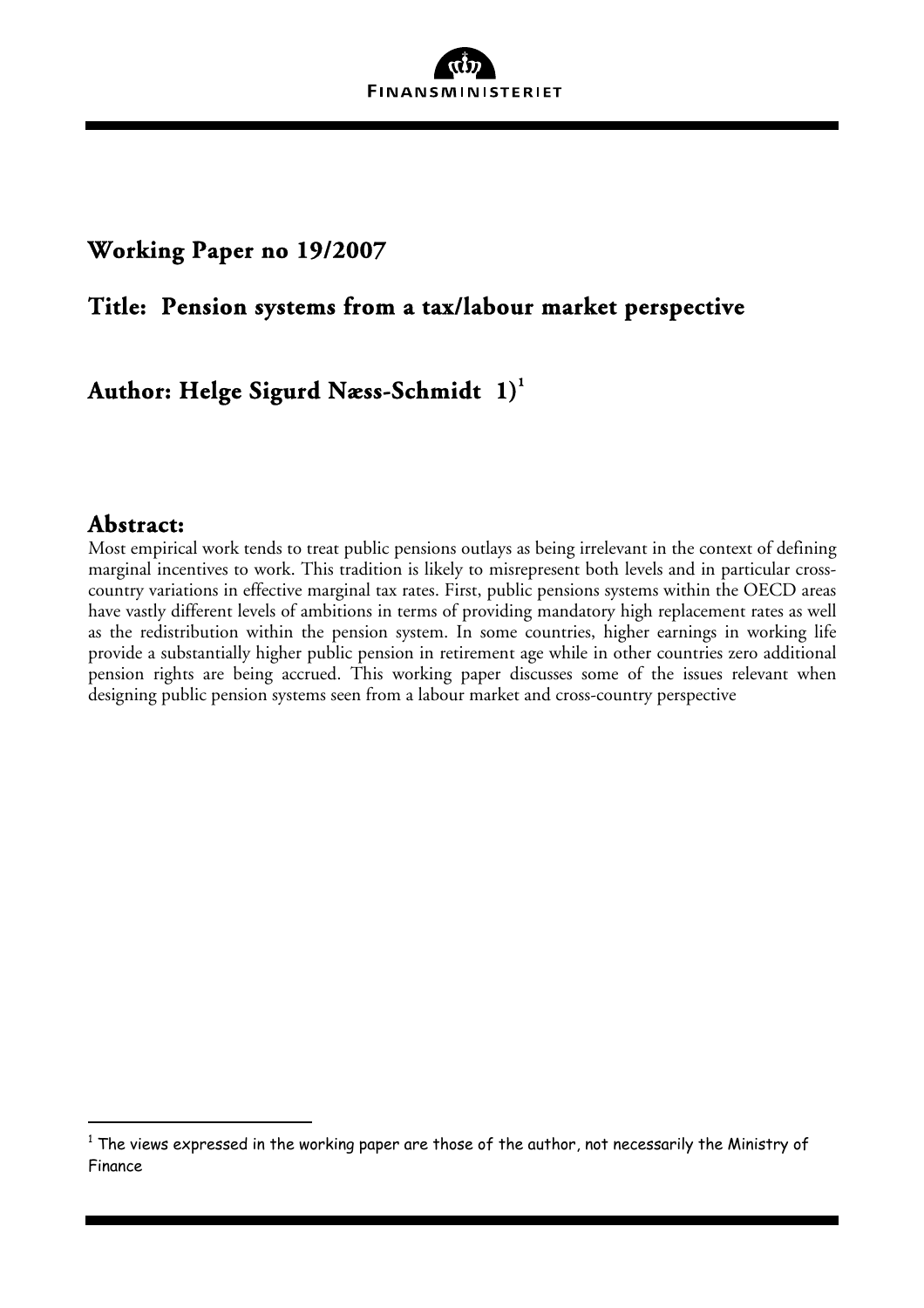#### **Taxes as opposed to deferred benefits in pension systems**

A central theme in public economics is the role that taxes play in influencing economic incentives to save, invest and work. A higher marginal tax rate on earnings will for example reduce the net-of-tax benefits from working more hours or undertake studies to boost your future earnings capacity.

Empirical studies require a clarification of what constitutes a tax as opposed to payment for a public service. There is a clear difference between a publicly owned gym club charging a fee as a condition for access to its weightlifting instruments *and* tax authorities requiring a raise of your income tax rate to finance an increase in the foreign aid bill. In the former case, you presumably only pay the fee if the perceived value at least equal the price of the ticket, while in the latter case, the payment is mandatory and your benefits – for example the reduction of number of starving children in Africa – is largely independent of your own marginal contribution.

The OECD $^2$  has for this purpose outlined some general principles used in the context of its own work in the fiscal field. To be treated as taxes, payments should be:

- Compulsory
- Paid to general government
- Non-requited, ie. do not give rise to an equivalent benefit.

The OECD classification recognises<sup>3</sup> that social security contributions presents a borderline case see *also box 1.* These contributions are in most countries linked to the funding of specific spending programmes such as pensions where historical, individual contributions have a major impact on entitlements. In other words, the requirement of non-requital is not fully respected but social security contributions paid to central government institutions are none-the-less included in the calculation of tax rates as part of the social security contributions.

It also implies that the institutional set up of a pension systems matters for the tax/non-tax classification: a system with compulsory payments to a privately managed pension system will not be treated as a tax while broadly the same system managed by central government may well be included<sup>4</sup>. In practice this may not be a major problem as most compulsory systems with major elements of redistribution, in other words non fully requited payments, will tend to be run by central government agencies while private systems typically are largely based upon individual benefits and depending on the contributors earnings history. This emphasis on the institutional set-up can be more problematic in the future as publicly managed reforms tend to become more "acturial" while governments may at the same time encourage a development of (quasi)compulsory private systems with possible some elements of redistribution.

 $\overline{a}$ 

<sup>2</sup> See for example in OECD(2004a) page 275.

<sup>3</sup> See for example in OECD(2004a) same page as above and the annex B enclosed on the treatment of social security contributions in OECD revenue statistics.

<sup>4</sup> Compulsory contributions to privately managed systems are though in principle to be counted in the OECD revenue statistics as part of "Financing Social Benefits" which is meant to show compulsory contributions to private-sector institutions that provide social benefits.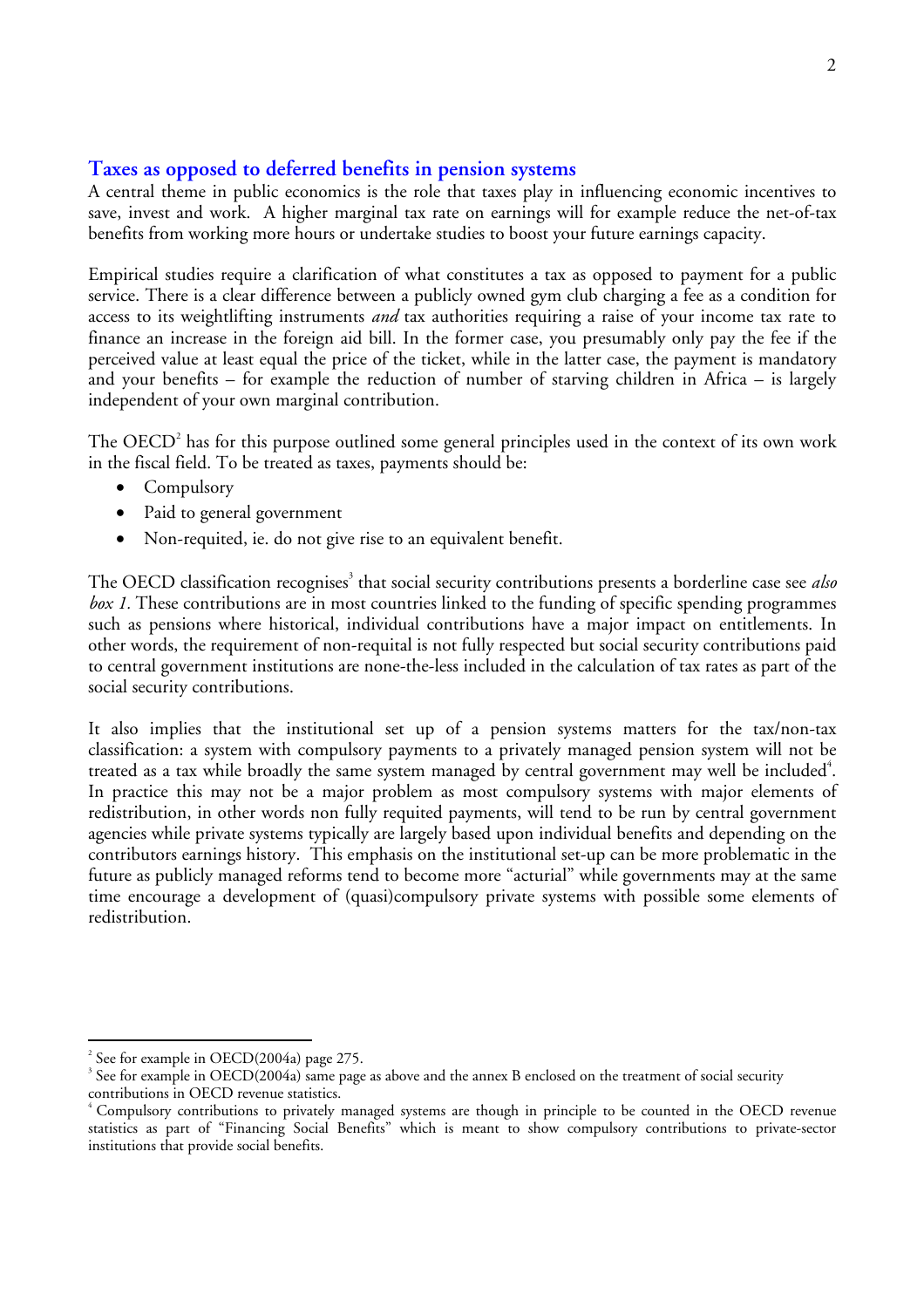## Box 1 Borderline cases and consistency across countries:

Are pension schemes de facto/de jure compulsory and non-requited?

Australia's super-annuation fund: fully mandatory, no major redistribution and not counted as taxes as operated by private fund. As mandatory they are included in OECD's calculation of replacement rates in retirement age. However, they are not included in OECD's *Revenue Statistics* for financing social benefits (part III), possible conflicting with the standard guide.

Iceland's occupational schemes: fully mandatory, no major redistribution not counted as taxes. As they are mandatory, they are included in the OECD's calculation of replacement rates etc. in OECD(2005b). They are also included as a compulsory contribution for private sector benefits in OECD *Revenue Statistics.* 

Sweden, Netherlands: private, quasi-mandatory occupational schemes, no major redistribution, not counted as taxes. OECD included them in the pension calculations because they are nearly universal but recognise it is a borderline case. In the Netherlands, there are very large compulsory private contributions in *Revenue Statistics* under the heading *"Financing of social benefits*" in line with the guide but nothing for Sweden.

Canada, UK, Denmark and US: occupational schemes very important, but less coverage than in Sweden and Netherlands. The schemes are not included in pension calculation, not counted as taxes. OECD has precisely because of their wide coverage made supplementary calculations on replacements rates including these schemes. UK reports the mandatory component of private pension schemes while they are not included for Denmark possible conflicting with the guide. Including mandatory, privat pension schemes, coverage in Denmark compares to Sweden and Netherlands.

Denmark: The issue of non-requitance in the context of compulsory payments is illustrated by the treatment of the Special Pension scheme (SP). It was introduced in 1998, requiring that households paid 1 per cent of earned income into a defined contribution pension fund with no redistribution. As a consequence, it was not treated as a tax (compulsory yes, but no redistribution). In 1999, it was changed: every contributor was credited with the same payment for the calculation of future benefits while the financing scheme was unchanged. It was thus changed into a tax (compulsory and with redistribution). In 2001, it was changed back to the original system, moving the system again out of the tax system.

Given the highly different organisation for financing social spending schemes within the OECD area, this is potentially a significant point when comparing marginal and average tax rates. The average rate of social security contributions plus pay-roll taxes as a per cent of GDP was 9½ in 2003, but the variation is substantial *cf. table 1.* In seven countries (Australia, Denmark, Iceland, Mexico, Ireland, Korea and Canada, the share was around 5 per cent of less, while the it exceeded 13 per cent in eight countries (Netherlands, Slovak Republic, Germany, Belgium, Austria, Czech Republic, France and Sweden).

The considerable variation in social security contributions partly reflects more institutional features such as whether to operate with earmarked financing to specific programmes as opposed to use of general taxation which may not necessarily be important in terms of the treatment of social security contributions as taxes or not. In Sweden for example, all employers pay roughly 10 per cent of their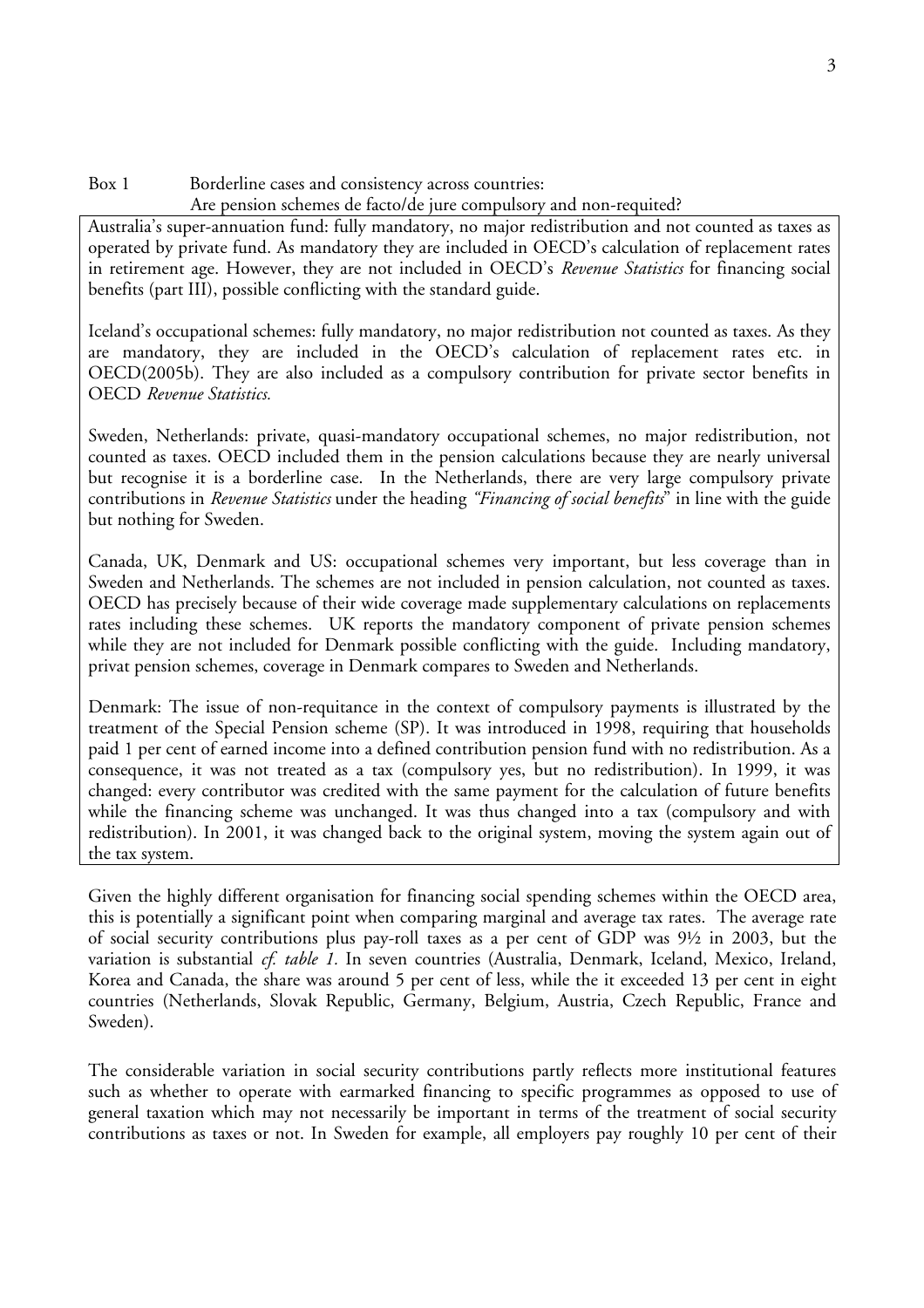wage bill as a contribution to "retirement pensions" but there is no link between what employers pay in and what the individual employee gets out in pension.

| rax revenue as percentage or GDF |          |         |                |          |          |          |       |              |
|----------------------------------|----------|---------|----------------|----------|----------|----------|-------|--------------|
|                                  | 2000     |         | 3000 2000+3000 | 1000     | 4000     | 5000     | 6000  |              |
|                                  | Social   |         |                | Income & |          | Goods &  |       |              |
|                                  | Security | Payroll |                | Profits  | Property | Services | Other | <b>TOTAL</b> |
| <b>NEW ZEALAND</b>               | 0.0      | 0.0     | 0.0            | 20.8     | 1.8      | 12.3     | 0.0   | 34.9         |
| <b>DENMARK 1)</b>                | 1.2      | 0.2     | 1.4            | 29.0     | 1.8      | 16.0     | 0.2   | 48.3         |
| <b>AUSTRALIA</b>                 | 0.0      | 1.8     | 1.8            | 17.5     | 3.0      | 9.4      | 0.0   | 31.6         |
| <b>ICELAND</b>                   | 3.4      | 0.0     | 3.4            | 17.6     | 2.4      | 16.3     | 0.1   | 39.8         |
| <b>MEXICO</b>                    | 3.2      | 0.3     | 3.6            | 5.0      | 0.3      | 10.0     | 0.1   | 19.0         |
| <b>IRELAND</b>                   | 4.4      | 0.2     | 4.6            | 11.7     | 1.9      | 11.4     | 0.1   | 29.7         |
| <b>KOREA</b>                     | 5.0      | 0.1     | 5.0            | 7.1      | 3.0      | 9.4      | 0.8   | 25.3         |
| <b>CANADA</b>                    | 5.2      | 0.7     | 5.9            | 15.5     | 3.4      | 8.8      | 0.1   | 33.8         |
| <b>UNITED KINGDOM</b>            | 6.6      | 0.0     | 6.6            | 13.0     | 4.2      | 11.6     | 0.2   | 35.6         |
| <b>UNITED STATES</b>             | 6.7      | 0.0     | 6.7            | 11.1     | 3.1      | 4.6      | 0.0   | 25.6         |
| <b>TURKEY</b>                    | 6.8      | 0.0     | 6.8            | 7.8      | 1.0      | 16.2     | 0.9   | 32.8         |
| SWITZERLAND                      | 7.5      | 0.0     | 7.5            | 12.6     | 2.5      | 6.9      | 0.0   | 29.5         |
| <b>JAPAN</b>                     | 9.7      | 0.0     | 9.7            | 7.7      | 2.6      | 5.1      | 0.1   | 25.3         |
| <b>NORWAY</b>                    | 10.0     | 0.0     | 10.0           | 18.8     | 1.1      | 13.5     | 0.0   | 43.4         |
| <b>LUXEMBOURG</b>                | 11.5     | 0.0     | 11.5           | 15.0     | 3.1      | 11.6     | 0.1   | 41.3         |
| <b>PORTUGAL</b>                  | 11.7     | 0.0     | 11.7           | 9.1      | 1.5      | 13.6     | 1.1   | 37.1         |
| <b>FINLAND</b>                   | 12.0     | 0.0     | 12.0           | 17.3     | 1.1      | 14.3     | 0.1   | 44.8         |
| <b>SLOVAK REPUBLIC</b>           | 12.3     | 0.0     | 12.3           | 6.9      | 0.6      | 11.2     | 0.0   | 31.1         |
| <b>SPAIN</b>                     | 12.3     | 0.0     | 12.3           | 9.8      | 2.6      | 9.8      | 0.3   | 34.9         |
| <b>ITALY</b>                     | 12.7     | 0.0     | 12.7           | 13.3     | 3.4      | 11.1     | 2.6   | 43.1         |
| <b>HUNGARY</b>                   | 11.7     | 1.0     | 12.7           | 9.5      | 0.8      | 15.2     | 0.3   | 38.5         |
| <b>GREECE</b>                    | 12.9     | 0.0     | 12.9           | 8.3      | 1.6      | 12.8     | 0.1   | 35.7         |
| <b>NETHERLANDS</b>               | 14.1     | 0.0     | 14.1           | 9.9      | 2.0      | 12.3     | 0.5   | 38.8         |
| <b>POLAND</b>                    | 14.1     | 0.2     | 14.4           | 6.2      | 1.4      | 12.2     | 0.0   | 34.2         |
| <b>GERMANY</b>                   | 14.4     | 0.0     | 14.4           | 9.7      | 0.8      | 10.4     | 0.1   | 35.5         |
| <b>BELGIUM</b>                   | 14.4     | 0.0     | 14.4           | 17.7     | 1.5      | 11.2     | 0.6   | 45.4         |
| <b>CZECH REPUBLIC</b>            | 16.4     | 0.0     | 16.4           | 9.6      | 0.5      | 11.2     | 0.0   | 37.7         |
| <b>SWEDEN</b>                    | 14.7     | 2.5     | 17.2           | 18.3     | 1.6      | 13.3     | 0.2   | 50.6         |
| <b>AUSTRIA</b>                   | 14.5     | 2.7     | 17.2           | 12.8     | 0.6      | 12.1     | 0.4   | 43.1         |
| <b>FRANCE</b>                    | 16.4     | 1.1     | 17.4           | 10.1     | 3.2      | 11.1     | 1.6   | 43.4         |
| Unweighted average:              |          |         |                |          |          |          |       |              |
| <b>OECD TOTAL</b>                | 9.5      | 0.4     | 9.9            | 12.6     | 1.9      | 11.5     | 0.4   | 36.3         |
| <b>OECD AMERICA</b>              | 5.1      | 0.3     | 5.4            | 10.6     | 2.3      | 7.8      | 0.1   | 26.1         |
| <b>OECD PACIFIC</b>              | 3.7      | 0.5     | 4.1            | 13.3     | 2.6      | 9.1      | 0.2   | 29.3         |
| <b>OECD EUROPE</b>               | 11.1     | 0.3     | 11.5           | 12.8     | 1.8      | 12.4     | 0.4   | 38.9         |
| EUROPEAN UNION                   |          |         |                |          |          |          |       |              |
| (15)                             | 11.6     | 0.4     | 12.0           | 13.7     | 2.1      | 12.2     | 0.5   | 40.5         |
| EUROPEAN UNION                   |          |         |                |          |          |          |       |              |
| (19)                             | 12.0     | 0.4     | 12.4           | 12.5     | 1.8      | 12.2     | 0.4   | 39.4         |

**Table 1. The role of social security contributions in OECD countries, 2003**  Tax revenue as percentage of GDP

*Source: OECD Online Revenue Database* 

*1)Denmark has a so-called "Arbejdsmarkedsbidrag" ("Labour market contribution") calculated as 8 per cent of gross earnings which mostly have the character of a general tax and therefore by OECD is classified as an income tax.*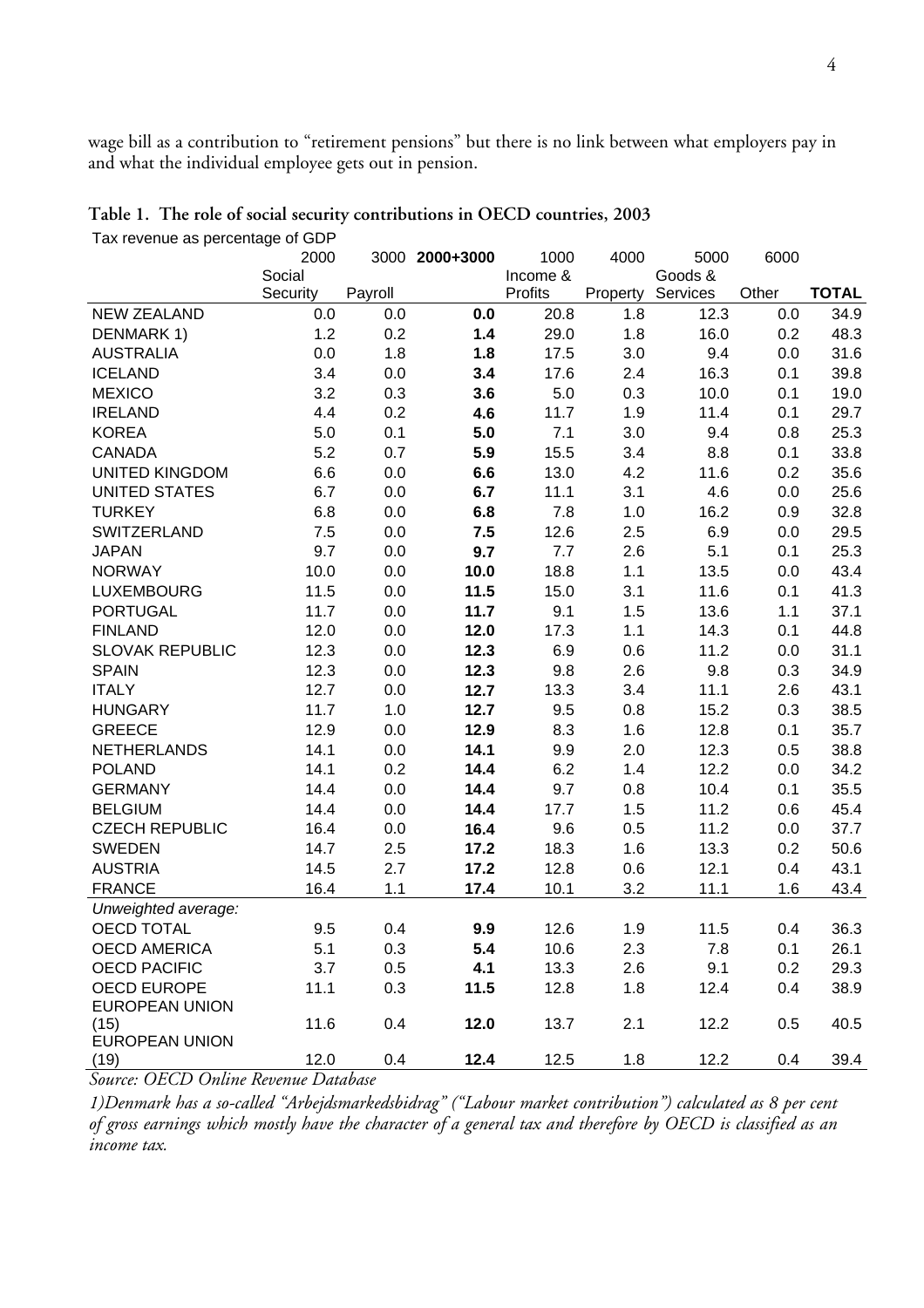### **Institutional parameters of public pension systems differ significantly**

However, the variations reflect also underlying fundamentally different objectives within the various programmes, which is clearly the case for mandated public pension systems. Five countries (New Zealand, Ireland, Canada, Denmark and United Kingdom) have essentially a *flat* level of benefits, producing a highly progressive pattern of replacement rates, i.e. pension income relative to previous earnings *cf. table 2.* For persons with low incomes, replacement rates are thus relatively high – ranging from 63 to 96 per cent for a person earning 50 per cent of an average production worker (APW)) – while these countries at the same time provide the lowest replacement rates at the upper end of the earnings distribution, at or below 30 per cent for a person earning 2½ times APW earnings.

|                       | .Individual earnings, multiple of average |       |       |       |              |       |                |      |
|-----------------------|-------------------------------------------|-------|-------|-------|--------------|-------|----------------|------|
|                       |                                           |       |       |       |              |       | 2 1/2 relative |      |
|                       | 0.5                                       | 0.75  | 1     | 1.5   | $\mathbf{2}$ | 2.5   | to 1/2 APW     |      |
| New Zealand           | 77.1                                      | 52    | 39.5  | 27.9  | 22           | 18.1  |                | 23%  |
| Canada                | 89.4                                      | 67.6  | 57.1  | 39.5  | 30.6         | 25.1  |                | 28%  |
| Ireland               | 63                                        | 47    | 36.6  | 27.4  | 21.9         | 18.3  |                | 29%  |
| United Kingdom        | 78.4                                      | 57.7  | 47.6  | 38.2  | 29.8         | 24.7  |                | 32%  |
| Denmark               | 95.6                                      | 68    | 54.1  | 42.5  | 35.5         | 30.8  |                | 32%  |
| <b>Czech Republic</b> | 88.3                                      | 68.3  | 58.2  | 42.9  | 35.3         | 31    |                | 35%  |
| Australia             | 77                                        | 61.2  | 52.4  | 43.1  | 36.5         | 31.3  |                | 41%  |
| Korea                 | 65.3                                      | 51.4  | 44.3  | 38.1  | 34           | 27.8  |                | 43%  |
| Belgium               | 82.7                                      | 63.8  | 63.1  | 53.3  | 42.7         | 36    |                | 44%  |
| Japan                 | 80.1                                      | 66.3  | 59.1  | 51.9  | 44.3         | 35.8  |                | 45%  |
| Switzerland           | 71.4                                      | 68.9  | 67.3  | 53    | 41.4         | 34.3  |                | 48%  |
| Norway                | 85.5                                      | 73.1  | 65.1  | 58.2  | 50.1         | 42.8  |                | 50%  |
| Iceland               | 95.8                                      | 77.1  | 65.9  | 54.1  | 57.2         | 55.1  |                | 58%  |
| <b>United States</b>  | 61.4                                      | 54.6  | 51    | 44.9  | 39           | 35.5  |                | 58%  |
| France                | 98                                        | 70.8  | 68.8  | 62.6  | 59.2         | 57    |                | 58%  |
| Turkey                | 113.2                                     | 106.7 | 103.3 | 99.9  | 84.3         | 66.8  |                | 59%  |
| Austria               | 91.2                                      | 93.4  | 93.2  | 93.5  | 79.3         | 63.2  |                | 69%  |
| Portugal              | 115.9                                     | 79.8  | 79.8  | 84.4  | 86.3         | 86.9  |                | 75%  |
| Spain                 | 88.7                                      | 89.4  | 88.3  | 88.4  | 83.4         | 68.8  |                | 78%  |
| Luxembourg            | 125                                       | 115   | 109.8 | 105.6 | 104.2        | 100.1 |                | 80%  |
| Sweden                | 90.2                                      | 76.4  | 68.2  | 70.1  | 74.3         | 75    |                | 83%  |
| Finland               | 90.7                                      | 78.8  | 78.8  | 79.2  | 78.3         | 79.3  |                | 87%  |
| Mexico                | 50.4                                      | 46.4  | 45.1  | 44.3  | 44.1         | 44.2  |                | 88%  |
| Germany               | 61.7                                      | 66.6  | 71.8  | 79.2  | 67           | 54.2  |                | 88%  |
| Hungary               | 86.6                                      | 90.9  | 90.5  | 99.1  | 92.6         | 81.8  |                | 94%  |
| Italy                 | 89.3                                      | 88    | 88.8  | 88.4  | 89.1         | 89    |                | 100% |
| Greece                | 99.9                                      | 99.9  | 99.9  | 99.9  | 99.9         | 99.9  |                | 100% |
| Netherlands           | 82.5                                      | 88.2  | 84.1  | 85.8  | 83.8         | 82.8  |                | 100% |
| Poland                | 69.6                                      | 69.7  | 69.7  | 69.8  | 70.5         | 71    |                | 102% |
| Slovak Republic       | 58.2                                      | 59.4  | 60.2  | 63.1  | 65.7         | 67.8  |                | 116% |
| <b>OECD</b> average   | 84.1                                      | 73.2  | 68.7  | 64.3  | 59.4         | 54.5  |                | 65%  |

**Table 2. Net replacement rates by earnings level, mandatory pension programmes, men**  Per cent of individual pre-retirement net earnings

*Source: OECD Pension models, OECD secretariat.*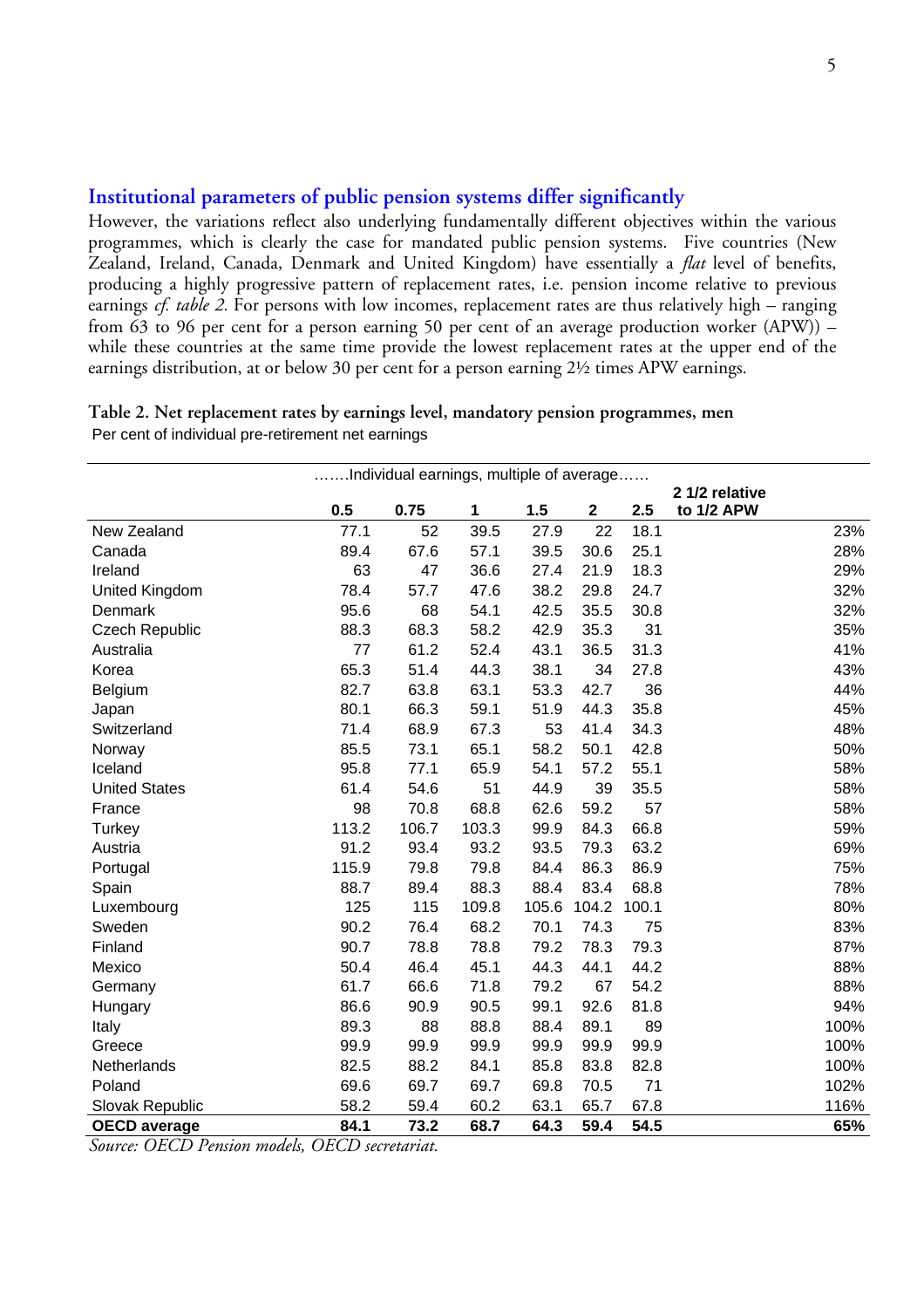At the other end of the spectrum, five countries (Italy, Greece, Netherlands, Poland and Slovak Republic) operate with mandated pension programmes that have nearly flat replacement *rates* (replacement rates for a person earning 2½ times APW earnings are at least at the level of the replacement rates of the persons with half the earnings of an APW).

The insurance as opposed to the tax/redistribution aspect in a number of countries with high mandatory replacements rates is also illustrated by the degree of progressiveness in social security contributions. Quite a few countries have marginal rates of social contributions that are either zero once the income exceeds 2 times the earnings of an APW (Austria, Germany, Netherlands) or is at least significantly lower than at the bottom end of the wage distribution (France, Sweden, Belgium and UK) *cf table 3*. The counterpart to such lower contribution rates is typically that higher earnings do not lead to higher accruals of benefits as discussed also below.

|  | Table 3. Marginal rate of social contributions and progression in rates |  |  |
|--|-------------------------------------------------------------------------|--|--|
|  |                                                                         |  |  |

|                 |              | -Single – no children------------------- |           |           |           |            |          |           | -Married - 2 children--------------- |           |
|-----------------|--------------|------------------------------------------|-----------|-----------|-----------|------------|----------|-----------|--------------------------------------|-----------|
|                 | $0.5 - 0.75$ | $0,75 - 1$                               | $1 - 1,5$ | $1,5 - 2$ | $2 - 2,5$ | $0, 5-.75$ | $0,75-1$ | $1 - 1,5$ | $1, 5 - 2$                           | $2 - 2,5$ |
| Austria         | 32,7         | 32,7                                     | 32,7      | 28,1      | 0,0       | 32,7       | 32,7     | 32,7      | 28,1                                 | 0,0       |
| Belgium         | 45,0         | 38,0                                     | 36,2      | 36,2      | 36,0      | 45,7       | 36,2     | 36,1      | 35,4                                 | 35,4      |
| Denmark         | 8,0          | 8,0                                      | 8,0       | 8,0       | 8,0       | 8,0        | 8,0      | 8,0       | 8,0                                  | 8,0       |
| Finland         | 25,0         | 25,0                                     | 25,0      | 25,0      | 25,0      | 25,0       | 25,0     | 25,0      | 25,0                                 | 25,0      |
| France          | 46,8         | 44,3                                     | 37,1      | 35,1      | 35,1      | 46,8       | 44,3     | 37,1      | 35,1                                 | 35,1      |
| Germany         | 34,2         | 34,2                                     | 28,2      | 7,0       | 0,0       | 34,2       | 34,2     | 28,2      | 7,0                                  | 0,0       |
| $G$ reece       | 34,3         | 34,3                                     | 34,3      | 34,3      | 29,7      | 33,9       | 33,9     | 34,1      | 34,2                                 | 30,0      |
| Ireland         | 25,3         | 15,1                                     | 15,1      | 12,1      | 11,8      | 25,3       | 15,1     | 15,1      | 12,1                                 | 11,8      |
| Italy           | 31,8         | 31,8                                     | 31,8      | 32,2      | 32,5      | 31,8       | 31,8     | 31,8      | 32,2                                 | 32,5      |
| Luxembourg      | 22,7         | 23,8                                     | 23,8      | 23,8      | 23,8      | 22,3       | 23,2     | 23,8      | 23,8                                 | 23,8      |
| Netherlands     | 46,4         | 32,4                                     | $-3,6$    | 0,0       | 0,0       | 46,0       | 32,0     | $-3,6$    | 0,0                                  | 0,0       |
| Portugal        | 28,1         | 28,1                                     | 28,1      | 28,1      | 28,1      | 28,1       | 28,1     | 28,1      | 28,1                                 | 28,1      |
|                 | 28,3         | 28,3                                     | 28,3      | 23,2      | 0,0       | 28,3       | 28,3     | 28,3      | 23,2                                 | 0,0       |
| Sweden          | 30,0         | 29,9                                     | 28,1      | 24,7      | 24,7      | 30,0       | 29,9     | 28,1      | 24,7                                 | 24,7      |
| United Kingdom. | 19,5         | 19,5                                     | 19,5      | 16,0      | 10,6      | 19,5       | 19,5     | 19,5      | 16,0                                 | 10,6      |
| United States   | 14,2         | 14,2                                     | 14,2      | 14,2      | 14,2      | 14,2       | 14,2     | 14,2      | 14,2                                 | 14,2      |

*Source: OECD Tax and Benefit Models, own calculations.* 

#### The concept of pension wealth

 $\overline{a}$ 

By definition, the divergent structure of replacement rates must reflect the fact that marginal benefit accruals are very different. For the former group of five with flat benefits *levels*, increasing earnings do not imply higher future benefits while this is clearly the case for the latter group of eight countries with relatively flat replacement *rates*,

This can be illustrated by the concept of marginal accrual of pension wealth for different earnings groups<sup>5</sup>. Net pension wealth is defined as the present value of future pension payouts for a person entering retirement as a function of his/her history of earnings. It can be interpreted as the insurance premium required at the age of retirement to pay for the future stream of pension payouts given the expected life expectancy at that age *cf box 2.* The marginal accrual of pension wealth is thus the increase in pension wealth at the age of retirement if total working life earnings are increased to the next multiple of earnings, for example from  $\frac{1}{2}$  to  $\frac{3}{4}$  of APW earnings.

 $^5$  The data are taken completely from OECD(2005a), a short summary of the methodology for estimating pension wealth is contained in annex A.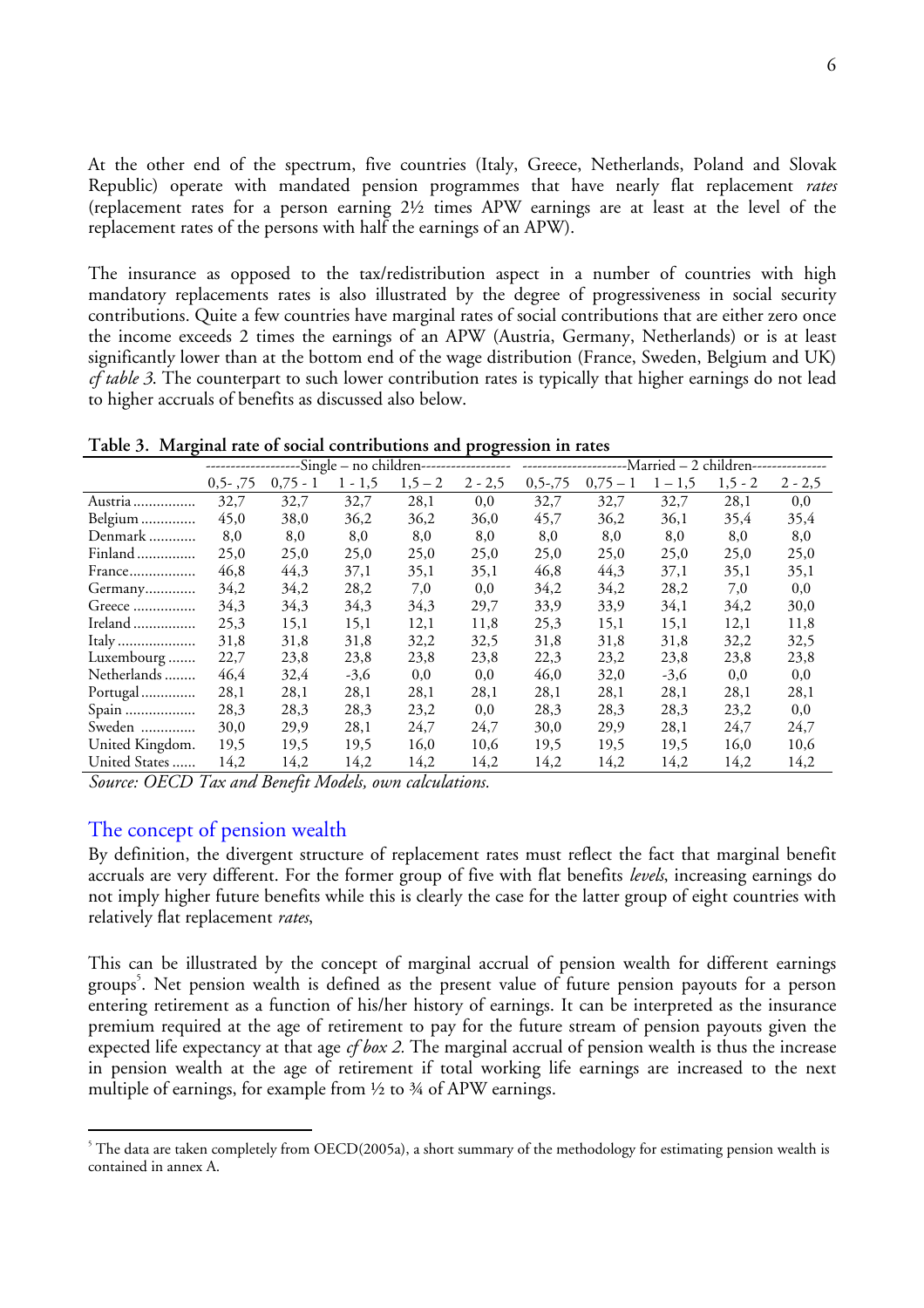#### Box 2 Calculating net pension wealth

The key variable to be calculated is the stream of future benefits that a worker can be expected to receive when the retirement age is reached. This stream of future benefits is then converted back into a present value at the time of retirement using a discount rate. This wealth estimate is then normalised by the earnings of an average production worker in the various countries. To get there the OECD combines national parameters with a number of common macroeconomic assumptions covering all countries.

The national parameters are first of all the prime characteristics of the pension system such as how the stream of historic earnings determines future benefits, whether post-retirement benefits are inflated by growth in earnings or consumer prices, and life expectancy at the time of retirement (the longer you receive a given annual benefit, the larger its total size and hence present value at retirement).

The common assumptions cover real earnings growth (2 per cent per year), consumer price inflation (2½ per cent), general real discount rate for calculating present values (2 per cent), real return on genuinely funded, defined contribution schemes (3½ per cent).

See also chapter 3: "Modelling Pension Entitlements" in OECD(2005b).

For Ireland and New Zealand, that have complete flat rate benefits, ie. the same amount is paid to all irrespective of earlier earnings level, the marginal accrual is by definition zero *cf table 4*. By contrast, increasing work life earnings from for example ½ to 2 times APW earnings will increase net pension wealth at retirement with 3 times or more in thirteen countries.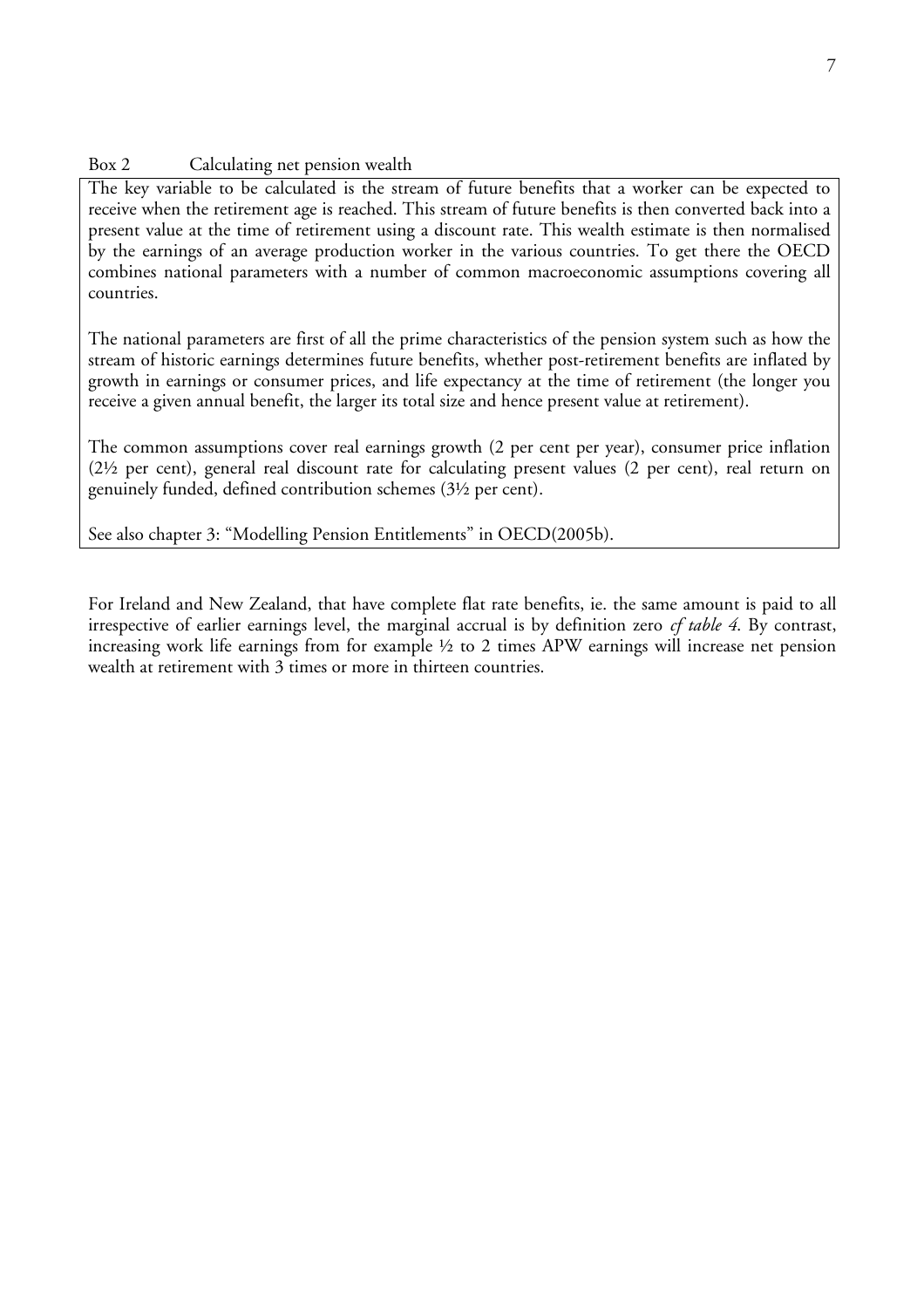**Table 4. Marginal increase in pension wealth by increasing earnings to next multiple of APW earnings** 

Multiple of economy-wide average earnings

|                       | .Individual earnings |      |      |      |      |                          |  |  |  |  |
|-----------------------|----------------------|------|------|------|------|--------------------------|--|--|--|--|
|                       |                      |      |      |      |      | Top to bottom ratio of   |  |  |  |  |
|                       | 0.5                  | 0.75 | 1    | 1.5  | 2    | pension wealth, per cent |  |  |  |  |
| Ireland               | 0.00                 | 0.00 | 0.00 | 0.00 | 0.00 | 100                      |  |  |  |  |
| New Zealand           | 0.00                 | 0.00 | 0.00 | 0.00 | 0.00 | 100                      |  |  |  |  |
| Denmark               | 0.09                 | 0.09 | 0.19 | 0.19 | 0.19 | 115                      |  |  |  |  |
| Canada                | 0.48                 | 0.48 | 0.01 | 0.00 | 0.00 | 117                      |  |  |  |  |
| <b>UK</b>             | 0.15                 | 0.31 | 0.86 | 0.14 | 0.00 | 129                      |  |  |  |  |
| Australia             | 0.49                 | 0.49 | 0.61 | 0.25 | 0.14 | 135                      |  |  |  |  |
| Belgium               | 0.00                 | 1.15 | 0.94 | 0.00 | 0.00 | 138                      |  |  |  |  |
| <b>Czech Republic</b> | 0.78                 | 0.73 | 0.52 | 0.52 | 0.52 | 153                      |  |  |  |  |
| Iceland               | 0.31                 | 0.33 | 0.84 | 1.66 | 1.66 | 172                      |  |  |  |  |
| Norway                | 1.08                 | 0.84 | 1.50 | 0.69 | 0.26 | 183                      |  |  |  |  |
| Korea                 | 0.84                 | 0.81 | 1.60 | 1.24 | 0.00 | 189                      |  |  |  |  |
| Switzerland           | 2.09                 | 1.94 | 1.15 | 0.00 | 0.00 | 200                      |  |  |  |  |
| Japan                 | 1.24                 | 1.19 | 2.28 | 1.13 | 0.00 | 207                      |  |  |  |  |
| US                    | 0.94                 | 0.82 | 1.32 | 0.66 | 0.65 | 216                      |  |  |  |  |
| France                | 0.00                 | 1.77 | 2.78 | 2.64 | 2.45 | 231                      |  |  |  |  |
| Austria               | 2.32                 | 2.07 | 4.01 | 1.00 | 0.00 | 263                      |  |  |  |  |
| Turkey                | 1.97                 | 1.97 | 3.77 | 1.67 | 0.00 | 281                      |  |  |  |  |
| Luxembourg            | 3.05                 | 2.70 | 4.95 | 4.69 | 3.78 | 300                      |  |  |  |  |
| Portugal              | 0.00                 | 2.31 | 4.92 | 4.62 | 4.08 | 302                      |  |  |  |  |
| Spain                 | 2.43                 | 2.22 | 4.57 | 3.39 | 0.00 | 309                      |  |  |  |  |
| Finland               | 1.16                 | 1.68 | 3.18 | 2.87 | 2.84 | 309                      |  |  |  |  |
| Germany               | 1.80                 | 1.92 | 3.83 | 1.08 | 0.00 | 318                      |  |  |  |  |
| Sweden 1)             | 1.16                 | 1.11 | 3.35 | 3.39 | 2.73 | 320                      |  |  |  |  |
| Hungary               | 2.62                 | 2.14 | 4.26 | 2.75 | 1.45 | 336                      |  |  |  |  |
| Mexico                | 1.09                 | 1.09 | 2.18 | 2.12 | 2.11 | 339                      |  |  |  |  |
| Netherlands           | 2.19                 | 1.96 | 3.82 | 2.85 | 2.81 | 367                      |  |  |  |  |
| Italy                 | 2.15                 | 1.85 | 3.34 | 3.46 | 3.24 | 369                      |  |  |  |  |
| Greece                | 3.15                 | 3.06 | 5.12 | 4.40 | 4.29 | 418                      |  |  |  |  |
| Poland                | 1.60                 | 1.60 | 3.21 | 3.21 | 2.90 | 459                      |  |  |  |  |
| Slovak Republic       | 1.99                 | 1.99 | 3.99 | 3.99 | 3.99 | 500                      |  |  |  |  |

*Source: OECD Pension models, OECD secretariat.* 

1) The OECD calculations for Sweden has been questioned by Swedish authorities who claim that the link between individual earnings and pension wealth is considerable stronger than evidenced by the calculations. This reservation is relevant for all the following tables.

Marginal accrual of pension wealth can be reconstructed as the share of annual earnings over a person's working life that would have been required to pay for the insurance policy at retirement in the following called *annual marginal pension accrual(AMPA)*<sup>6</sup> . Provided contributors perceived the payments as providing specific, secure, future, net-of-tax benefits this share would in effect represent a

 $\overline{a}$ 

<sup>6</sup> The method is documented in annex b.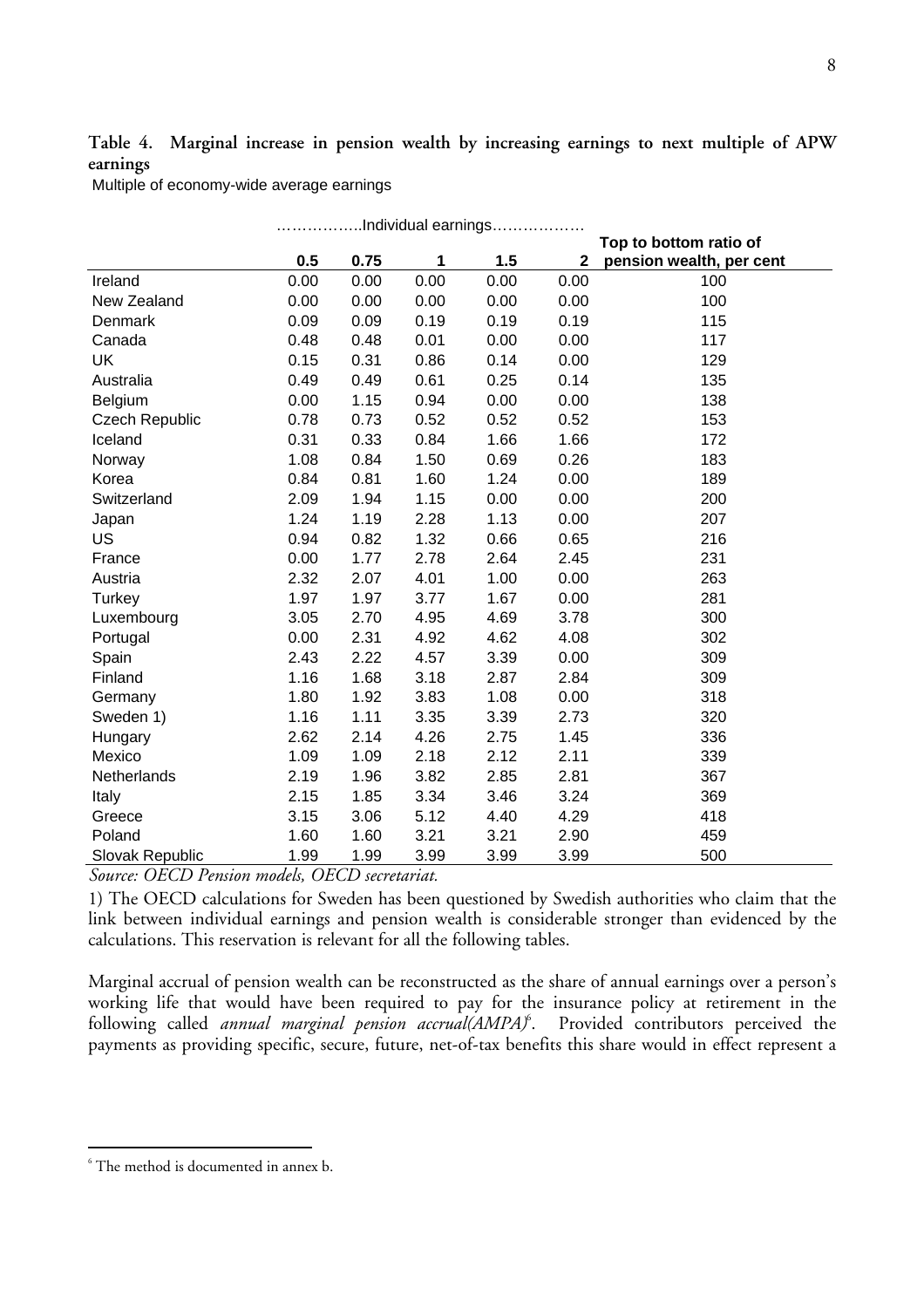marginal negative income tax on wage income<sup>7</sup>. The issue of perceptions is critical and will be discussed below.

To go from gross wealth at the age of pension to annual marginal pension accruals(AMPA), a number of assumptions and calculations are necessary; they are briefly explained *in box 3 and annex B*. However, one very important caveat is to be underlined: "marginal" accrual should be seen for a stylised person starting a working life of 40 years at the age of 25. In reality marginal accruals may have a much more complicated and, often for the future beneficiary of pension payouts, non-transparent relationship with present increases in earnings. This complexity gives rise to the discussions of the efficacy of such systems as discussed further below. One example is that maximum pension rights will often have been obtained before having worked the assumed 40 years, implying that marginal accruals are higher up to for example 35 years while being zero afterwards as discussed in the context of incentives to early retirement<sup>8</sup>

Converting marginal net wealth to AMPA underlines the importance of perceptions. Nine OECD countries have average AMPAs in excess of 6 percentage points<sup>9</sup> cf. table 5. At the other end, seven countries have average AMPSs of 0 to 1 percentage points.

 $\overline{a}$ 

 $7$  The concept of net marginal rate of social security contributions were developed extensively in early work in the US (Feldstein(1992)) the point precisely that higher earnings not only imply higher income taxes and social security contributions but also higher future benefits.

<sup>8</sup> OECD(2004c)

<sup>9</sup> The marginal benefits for the different earnings groups are weighted according to the average wage dispersion within OECD countries, not national wage dispersions. Apart from a data issue: national wage dispersion are not available in the source material or elsewhere, it has the advantage of securing focus on the difference in underlying parameters rather than national differences in earnings structures.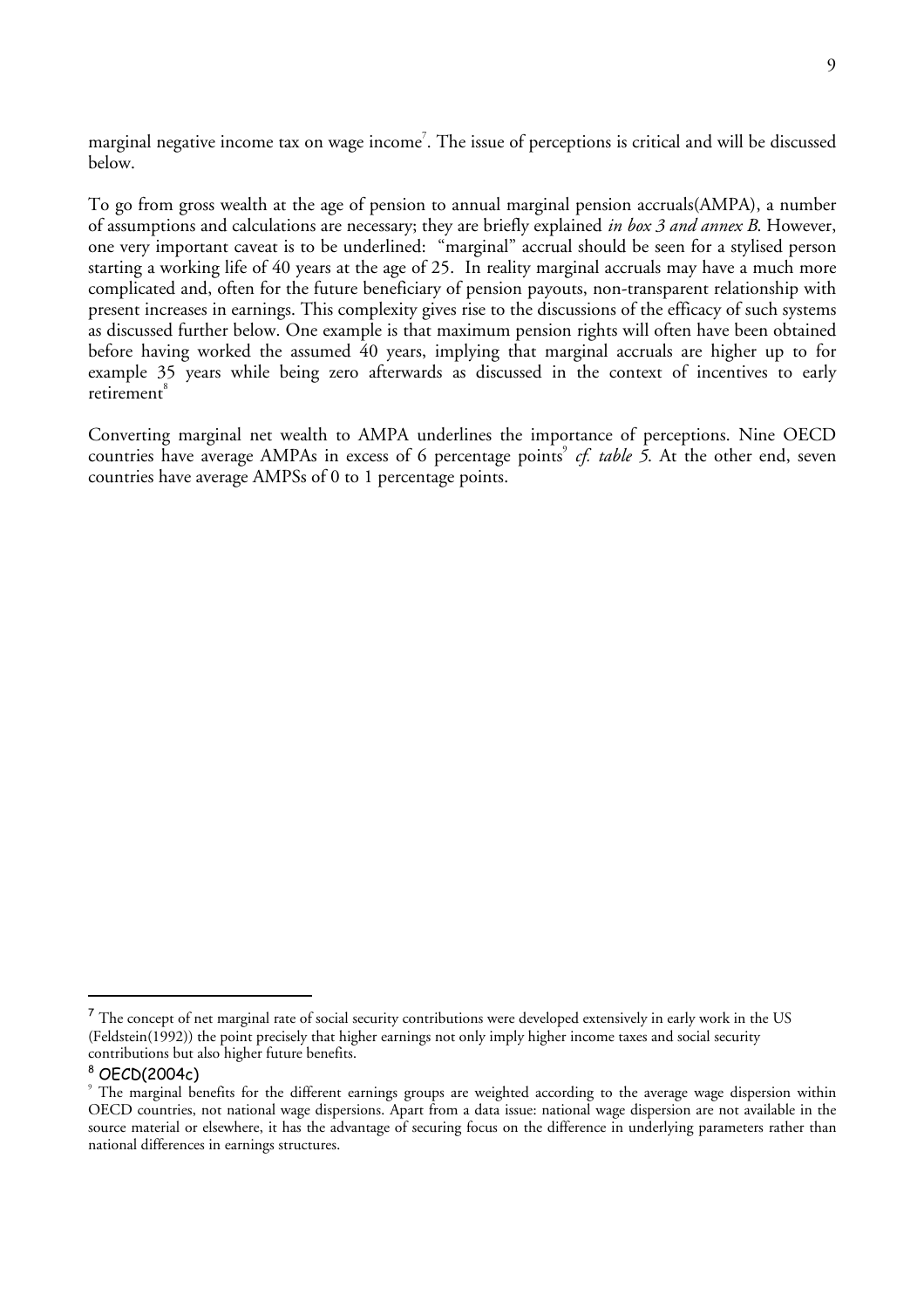|                  | as share of economy wide average earnings |      |    |     |       |                  |  |  |  |  |
|------------------|-------------------------------------------|------|----|-----|-------|------------------|--|--|--|--|
|                  | 0.5                                       | 0.75 | 1  | 1.5 |       | 2 Weight average |  |  |  |  |
| Under 5 percent  |                                           |      |    |     |       |                  |  |  |  |  |
| Ireland          | 0%                                        | 0%   | 0% | 0%  | 0%    | 0%               |  |  |  |  |
| New Zealand      | 0%                                        | 0%   | 0% | 0%  | 0%    | 0%               |  |  |  |  |
| Denmark          | 0%                                        | 0%   | 0% | 0%  | 0%    | 0%               |  |  |  |  |
| UK               | 1%                                        | 1%   | 2% | 0%  | 0%    | 1%               |  |  |  |  |
| Canada           | 2%                                        | 2%   | 0% | 0%  | 0%    | 1%               |  |  |  |  |
| Australia        | 2%                                        | 2%   | 1% | 0%  | 0%    | 1%               |  |  |  |  |
| Iceland          | 1%                                        | 1%   | 1% | 3%  | 3%    | 1%               |  |  |  |  |
| Belgium          | 0%                                        | 4%   | 2% | 0%  | 0%    | 2%               |  |  |  |  |
| Czech Republic   | 3%                                        | 3%   | 1% | 1%  | 1%    | 2%               |  |  |  |  |
| US               | 3%                                        | 3%   | 2% | 1%  | $1\%$ | 3%               |  |  |  |  |
| Korea            | 3%                                        | 3%   | 3% | 2%  | 0%    | 3%               |  |  |  |  |
| Norway           | 4%                                        | 3%   | 3% | 1%  | 0%    | 3%               |  |  |  |  |
| France           | 0%                                        | 6%   | 5% | 5%  | 4%    | 4%               |  |  |  |  |
| Mexico           | 4%                                        | 4%   | 4% | 4%  | 4%    | 4%               |  |  |  |  |
| Japan            | 4%                                        | 4%   | 4% | 2%  | 0%    | 4%               |  |  |  |  |
| Above 5 per cent |                                           |      |    |     |       |                  |  |  |  |  |
| Sweden 1)        | 4%                                        | 4%   | 6% | 6%  | 5%    | 5%               |  |  |  |  |
| Switzerland      | 7%                                        | 7%   | 2% | 0%  | 0%    | 5%               |  |  |  |  |
| Finland          | 4%                                        | 6%   | 6% | 5%  | 5%    | 5%               |  |  |  |  |
| Poland           | 6%                                        | 6%   | 6% | 6%  | 5%    | 6%               |  |  |  |  |
| Portugal         | 0%                                        | 8%   | 9% | 8%  | 7%    | 6%               |  |  |  |  |
| Germany          | 6%                                        | 7%   | 7% | 2%  | 0%    | 6%               |  |  |  |  |
| Turkey           | 7%                                        | 7%   | 7% | 3%  | $0\%$ | 6%               |  |  |  |  |
| Italy            | 8%                                        | 7%   | 6% | 6%  | 6%    | 7%               |  |  |  |  |
| Austria          | 8%                                        | 7%   | 7% | 2%  | 0%    | 7%               |  |  |  |  |
| Netherlands      | 8%                                        | 7%   | 7% | 5%  | 5%    | 7%               |  |  |  |  |
| Slovak Republic  | 7%                                        | 7%   | 7% | 7%  | 7%    | 7%               |  |  |  |  |
| Spain            | 9%                                        | 8%   | 8% | 6%  | 0%    | 8%               |  |  |  |  |
| Hungary          | 9%                                        | 8%   | 8% | 5%  | 3%    | $8%$             |  |  |  |  |
| Luxembourg       | 11%                                       | 10%  | 9% | 8%  | 7%    | 10%              |  |  |  |  |
| Greece           | 11%                                       | 11%  | 9% | 8%  | 8%    | 10%              |  |  |  |  |

## **Table 5. Annual marginal negative tax rate equivalents of marginally accrued pension rights, 2002**

calculated for 5 different groups of wage levels, expressed

*Note: In the above calculations of AMPA an active work period of 45 years was assumed. If a shorter active work period was assumed, the present value of pension wealth and AMPA would increase. 1) same reservation as for previous table*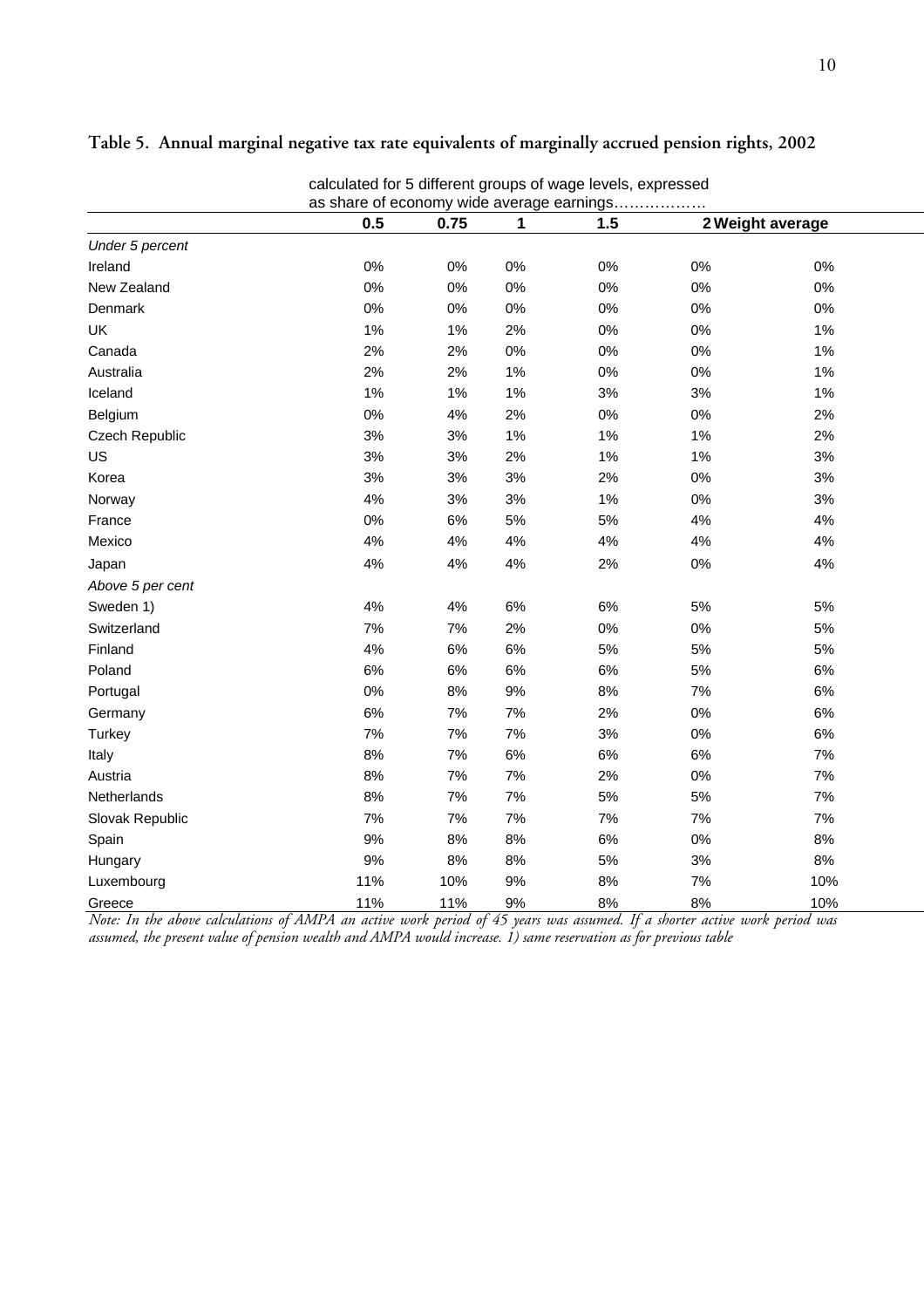#### Box 3 From pension wealth to annual marginal pension accrual (AMPA)

Essentially, the calculation consists of comparing the present value of future benefits with the present value of future earnings which can be calculated at any point in time. In this, we are considering a hypothetical case with a person just starting his/her working life. The marginal annual pension accrual is thus calculated as the ratio of these two present values.

As real earnings growth is assumed to equal the real discount rate in the OECD calculations and the earnings profile to be flat over time, this implies that the present value of future earnings equal the number of years in employment multiplied by the earnings level.

The present value of pension wealth at the start of the working life equals by definition pension wealth at the start of retirement as described in box 2 discounted by a discounting factor. To calculate the tax rate equivalent of the future benefits, these have to calculated net-of-taxes in retirement (moving from a gross to a net wealth concept). The OECD assumes that the real long term return on funded pension exceeds the standard discount factor as shown in box 2 by  $1\frac{1}{2}$  percentage points. One option would thus be to use that higher discount factor to calculate present value at the start of working life rather than the standard discount factor 2 per cent (this is suggested for example in Prescott(2004)).

This discussion gets to the core of some of the present proposals in the US context about "privatising" social security. In a pay-as-you system, real benefits are linked essentially to the real growth rate of the economy which is also in the OECD calculations the value for the standard discount factor (basic premise in a number of macroeconomic models). However, for a number of reasons not to be discussed here be it is possible that long-term, real rates of return of capital markets exceed the growth in productivity. In this case, workers paying implicitly (by way of general taxes) or explicitly (via earmarked social contributions) into a pay-as-you-go system forego the excess rate of return associated with the alternative of a privately funded system.

However, in the calculations in this working paper, pension wealth at retirement has been discounted back to wealth at the start of the working life by using the standard factor of 2 per cent. This is done primarily for one reason. The focus in this paper is on analysing the potential costs to society of having mandatory high replacement rates with limited redistribution between wage earners with different life time wage income financed out of social security contributions or general taxes. So using a "neutral" discount rate of 2 illustrates better, the potential non-redistributive character of a country's pension systems.

If discount rates are higher, then that is just an additional reason for reforming systems: labour market incentives are more even distorted because workers value future benefits lower implying a higher negative effect on hours worked etc. from tax contribution to pay for pensions. Furthermore, here may be also a loss to society because there are real long term positive effects associated with the capital accumulation in pension funds (Feldstein (1992, 2005a and 2005b) has been a long-term advocate of this view).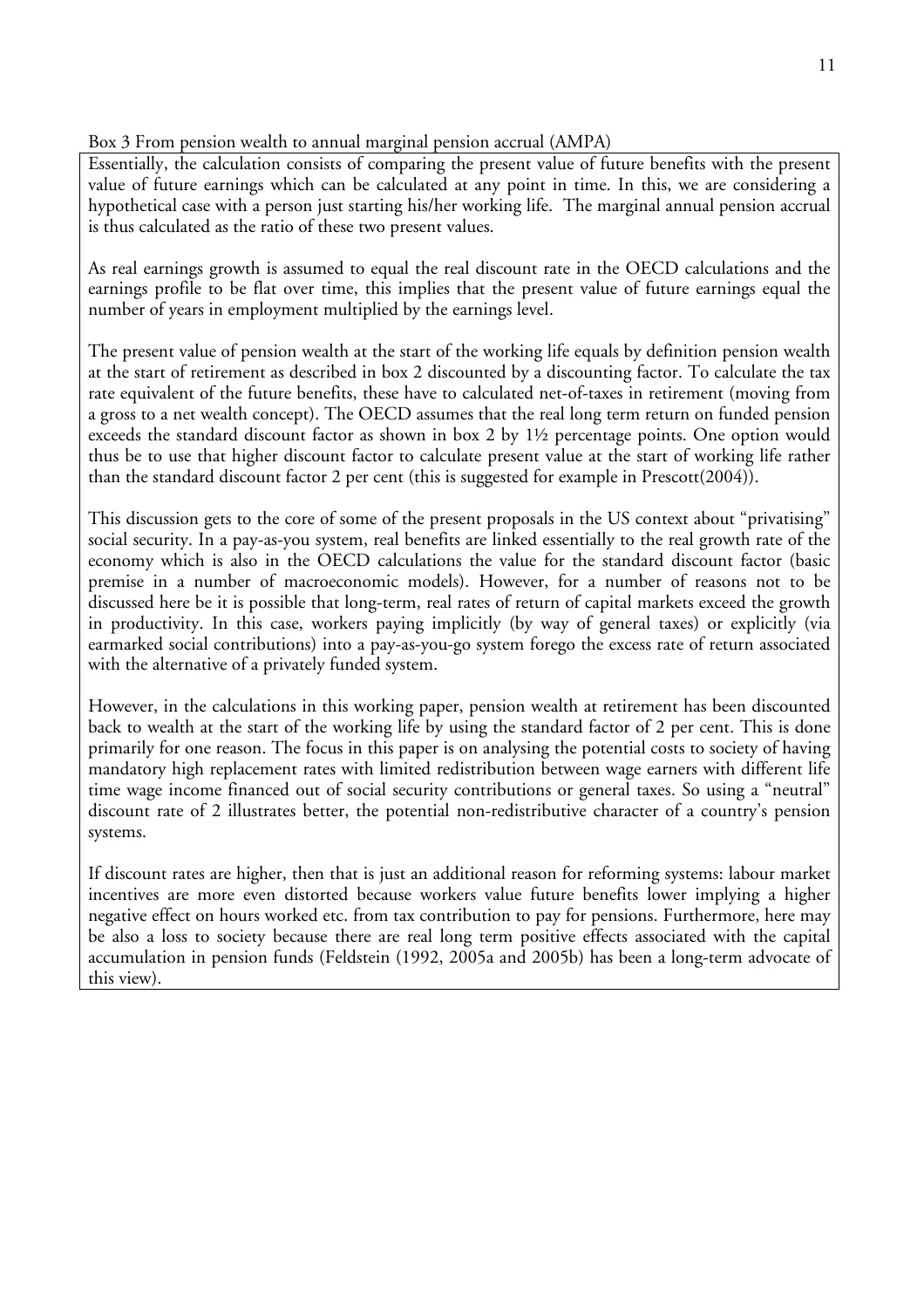## **Marginal pension benefits in tax rate context**

The potential importance of AMPAs in terms of ranking countries according to marginal tax rates is illustrated by *cf table 6*. When not factoring in marginal pension benefit, UK have the lowest average marginal tax rates on labour (MTR) within EU15. But if pension accruals are fully included, Greece, Luxembourg, Spain and Portugal have lower rates than UK (MTR minus AMPA).

At the other end, Belgium, Denmark and Sweden<sup>10</sup> keep their top positions, having all relative flat rate pensions. They thus have high marginal tax rates *despite* pension systems with a low level of life time churning of contributions and benefits. However, countries such as Finland, Germany, France, Austria and Italy move substantially "away" from the top rate countries because of relative earnings dependent pension systems.

|               |            | $\frac{1}{2} - \frac{3}{4}$ |            | $3/4 - 1$   | $1 - 1\frac{1}{2}$ |             |            | $1\frac{1}{2} - 2$ |            | $22\frac{1}{2}$ | Average 1) |             |              |
|---------------|------------|-----------------------------|------------|-------------|--------------------|-------------|------------|--------------------|------------|-----------------|------------|-------------|--------------|
|               |            | MTR-                        |            | MTR-        |                    | MTR-        |            | MTR-               |            | MTR-            |            | $MTR -$     | <b>Diffe</b> |
|               | <b>MTR</b> | <b>AMPA</b>                 | <b>MTR</b> | <b>AMPA</b> | <b>MTR</b>         | <b>AMPA</b> | <b>MTR</b> | <b>AMPA</b>        | <b>MTR</b> | <b>AMPA</b>     | <b>MTR</b> | <b>AMPA</b> | rence        |
| <b>USA</b>    | 27,6       | 24,5                        | 37,2       | 34,4        | 40,8               | 38,6        | 43,4       | 42,3               | 48,8       | 47,7            | 36,3       | 33,8        | 2,6          |
| <b>GRC</b>    | 46,0       | 36,8                        | 48,2       | 39,3        | 55,9               | 48,4        | 62,3       | 55,9               | 60,9       | 54,6            | 51,2       | 42,9        | 8,3          |
| <b>PTR</b>    | 45,5       | 45,5                        | 51,7       | 45,2        | 56,8               | 49,9        | 58,8       | 52,3               | 61,2       | 55,5            | 52,2       | 47,6        | 4,6          |
| <b>LUX</b>    | 45,8       | 37,8                        | 52,7       | 45,7        | 61,4               | 54,9        | 66,3       | 60,2               | 66,3       | 61,4            | 54,6       | 47,6        | 7,0          |
| <b>ESP</b>    | 53,7       | 46,5                        | 54,7       | 48,1        | 55,5               | 48,7        | 53,9       | 48,8               | 46,6       | 46,6            | 54,2       | 47,7        | 6,5          |
| <b>GBR</b>    | 49,5       | 49,0                        | 49,5       | 48,5        | 49,5               | 48,2        | 54,0       | 53,8               | 56,6       | 56,6            | 50,0       | 49,2        | 0,8          |
| <b>NLD</b>    | 63,7       | 57,6                        | 63,5       | 58,1        | 47,9               | 42,6        | 61,0       | 57,0               | 62,6       | 58,7            | 58,7       | 53,3        | 5,4          |
| <b>IRE</b>    | 56,1       | 56,1                        | 48,9       | 48,9        | 59,1               | 59,1        | 61,8       | 61,8               | 61,5       | 61,5            | 55,4       | 55,4        | $_{0,0}$     |
| <b>ITA</b>    | 57,4       | 51,1                        | 61,7       | 56,2        | 62,6               | 57,6        | 66,3       | 61,2               | 68,0       | 63,2            | 61,2       | 55,7        | 5,5          |
| AUT           | 60,0       | 53,5                        | 61,8       | 55,9        | 63,6               | 57,9        | 65,0       | 63,6               | 49,5       | 49,5            | 61,3       | 55,8        | 5,5          |
| <b>FRA</b>    | 64,7       | 64,7                        | 65,8       | 60,8        | 62,2               | 58,2        | 64,0       | 60,2               | 66,9       | 63,4            | 64,3       | 61,3        | 3,1          |
| <b>DEU</b>    | 65,9       | 60,6                        | 68,3       | 62,6        | 67,1               | 61,4        | 60,2       | 58,6               | 59,6       | 59,6            | 66,4       | 61,3        | 5,1          |
| <b>SWE 5)</b> | 64,4       | 61,4                        | 63,8       | 60,9        | 68,2               | 63,8        | 73,7       | 69,2               | 75,4       | 71,8            | 66,4       | 62,9        | 3,5          |
| FIN           | 63,8       | 60,8                        | 67,5       | 63,1        | 69,8               | 65,6        | 71,1       | 67,3               | 74,3       | 70,5            | 67,6       | 63,8        | 3,9          |
| <b>DNK</b>    | 62,7       | 62,5                        | 66,1       | 65,9        | 74,7               | 74,5        | 75,3       | 75,0               | 75,3       | 75,0            | 68,6       | 68,3        | 0,2          |
| BEL           | 77,2       | 77,2                        | 73,6       | 70,3        | 75,0               | 73,6        | 76,2       | 76,2               | 77,6       | 77,6            | 75,4       | 74,0        | 1,4          |
| Average 2)    | 56,5       | 52,8                        | 58,4       | 54,0        | 60,6               | 56,4        | 63,3       | 60,2               | 63,2       | 60,8            | 59,0       | 55,0        | 4,0          |
| EU-153)       | 59,3       | 55,5                        | 60,9       | 56,2        | 60,3               | 55,8        | 61,2       | 58,3               | 61,3       | 59,5            | 60,3       | 56,2        | 4,1          |

Table 6. Composite<sup>1)</sup> marginal tax rates with and without deduction of accrued pension benefits

1) Weighted by the various fractiles of the earnings distribution

2) Non-weighted

 $\overline{a}$ 

3) Weighted by share of work force

4) The marginal tax rate MTR includes taxes on consumption following the concept suggested in David et al(2002)

5) Same reservation for Sweden as for previous tables.

Source: OECD (2004a, 2005a, 2005b) and own calculations.

<sup>&</sup>lt;sup>10</sup> See though footnote to table 4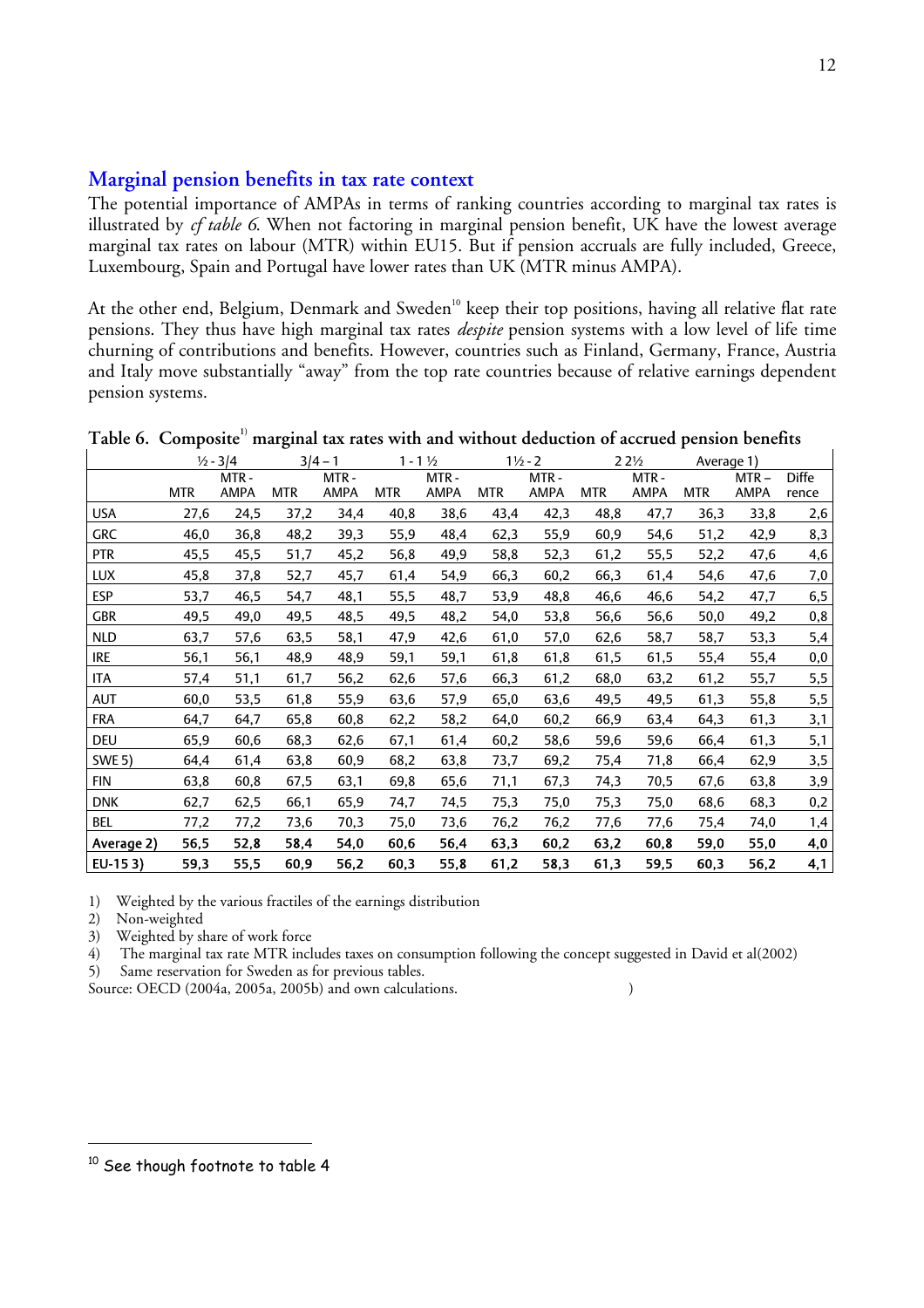#### **Are marginally accrued pension benefits negative taxes?**

The fact that one can construct AMPA does not imply that they can be equated with negative tax rates for several reasons. The first is that the *simplification of assumptions* necessary for the construction of average AMPAs implies that marginal benefits may in a number of cases be below or above the benchmark cases. To give one example: In some pension systems benefits are based upon a subset of best earnings years. An isolated higher bonus for example early on in the working life where salaries typically are low may thus not be large enough to affect pension benefits – that year's salary will still be below the lowest of so far best years – but may well imply higher social security (or other tax) contributions. Furthermore, the *transparency* of the link between higher earnings and future benefits may be weak for the individual contributor. Hence if the higher social security contribution and/or higher marginal tax rates *is perceived* to be without partial counterpart in terms of higher benefits, then the behaviour of the contributor will not be affected by the actually accrued benefits and only the formal rates are relevant. Finally, *future* benefits are conditional upon the present rules for accruals to be maintained at their present level of generousity. In the present situation of major pressures on pension systems in the context of ageing and non-sustainable long-term positions of public finances in a number of OECD countries, that is strong assumption to make. A second factor that may reduce the value of future benefits is declining working hours for future generations of workers. PAYG systems typically link benefits with development in total yearly, not hourly, earnings: so if present workers believe future workers will work less, then the expected net present values of future pension should be lower than if projected on the basis of current level of hours worked per employee.

However, there is on the other hand no basis for presuming that contributors perceive contributions and taxes to finance mandatory pension systems providing high replacement rates for themselves in retirement age as being "pure" taxes. This conclusion can be reached in a somewhat roundabout fashion. The theoretical and empirical literature strongly suggest boosting mandatory pension programmes and even more private voluntary (often tax subsidied) institutionalised private pension schemes will largely squece out other private savings rather than led to net increases in savings, this implies in particular to medium and higher incomes. In countries with low mandatory replacement rates for medium and high income earners such as UK, US and Denmark, private pension plans prosper precisely because such higher income earners do recognise the need to supplement relative meagre pension benefits with own savings *cf. table 7.* By contrast, countries that have historically relied on publicly financed pension systems with high mandatory formal replacements have typically had very low levels of private institutionalised pension funds.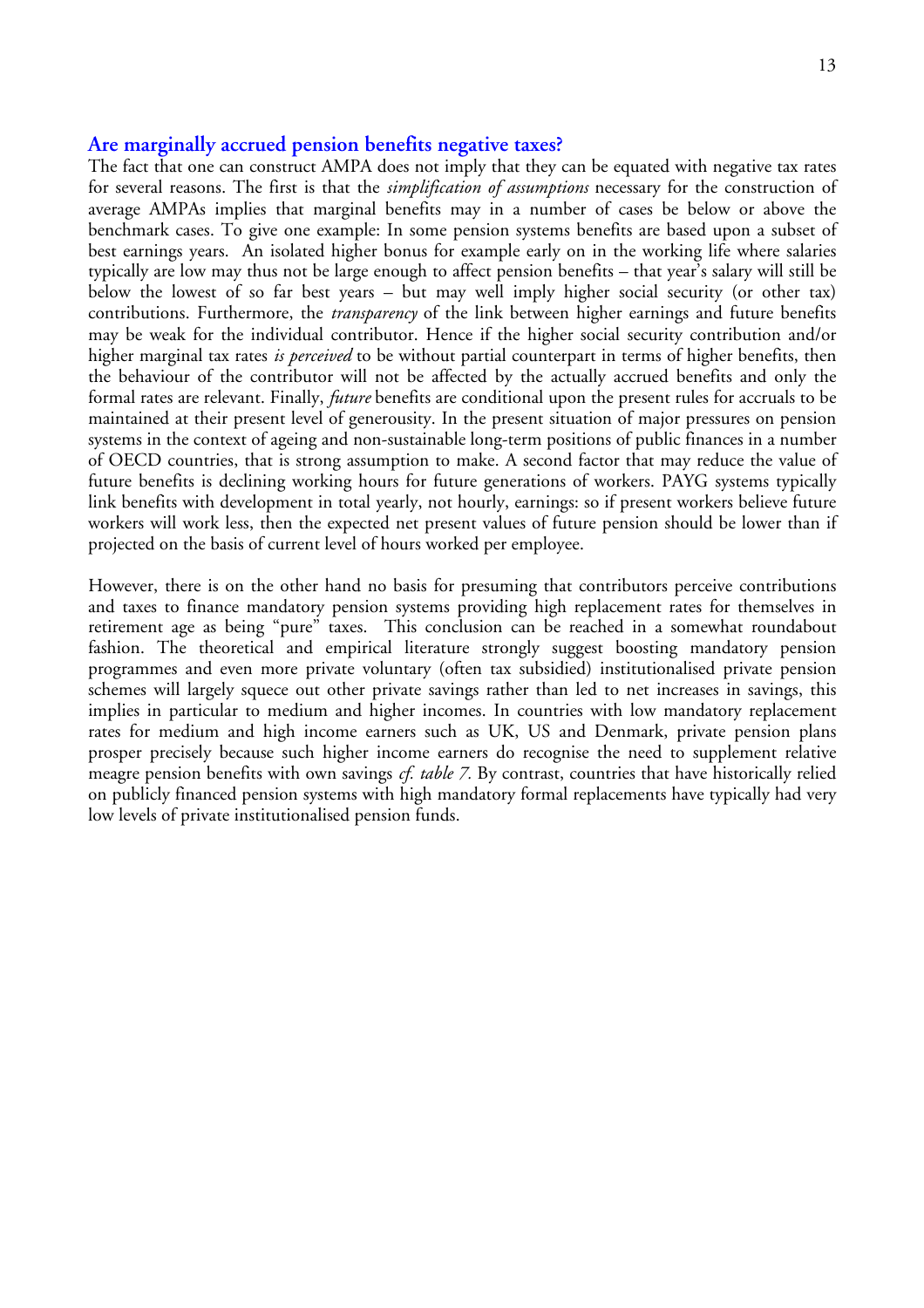| Private pension funds | Mandatory public systems |                           |                         |  |  |
|-----------------------|--------------------------|---------------------------|-------------------------|--|--|
|                       |                          | Average wealth of pension |                         |  |  |
|                       |                          |                           | Distribution of payouts |  |  |
| Share of GDP          |                          | Benefits at retirement    | (Gini-koefficient)      |  |  |
| 2003, 00              | Men                      | Women                     |                         |  |  |
| 1,6                   | 6,5                      | 7,6                       | 11.7                    |  |  |
| 2,5                   | 6,9                      | 8,1                       | 7.8                     |  |  |
| 2,5                   | 11,1                     | 13,1                      | 26.1                    |  |  |
| 3,5                   | 6,5                      | 7,5                       | 9.5                     |  |  |
| 3,6                   | 7,7                      | 9,2                       | 20.9                    |  |  |
| 4,3                   | 11,0                     | 13,3                      | 21.5                    |  |  |
| 4,6                   | 7,7                      | 9,0                       | 14.8                    |  |  |
| 5,3                   | 11,7                     | 14,4                      | 25.6                    |  |  |
| 5,4                   | 9,5                      | 10,9                      | 14.6                    |  |  |
| 5,5                   | 7,7                      | 8,1                       | 25.7                    |  |  |
| 5,7                   | 4,7                      | 4,5                       | 23.4                    |  |  |
| 5,7                   | 5,7                      | 6,5                       | 0.0                     |  |  |
| 6,5                   | 11,3                     | 13,2                      | 23.6                    |  |  |
| 7,8                   | 10,9                     | 12,0                      | 21.3                    |  |  |
| 8,3                   | 11,2                     | 13,3                      | 25.3                    |  |  |
| 9,4                   | 7,9                      | 9,6                       | 26.3                    |  |  |
| 12,4                  | 10,8                     | 12,6                      | 18.7                    |  |  |
| 13,1                  | 7,9                      | 8,9                       | 14.2                    |  |  |
| $105^{2}$             | 7,3                      | 8,4                       | 2.3                     |  |  |
| 52,0                  | 6,1                      | 7,1                       | 3.7                     |  |  |
| 56,1                  | 6,6                      | 7,7                       | 6.8                     |  |  |
| 65,7                  | 5,5                      | 6,3                       | 8.3                     |  |  |
| 66,0                  | 5,2                      | 6,1                       | 16.1                    |  |  |
| 94,1                  | 6,0                      | 6,0                       | 3                       |  |  |
| 102,0                 | 8,6                      | 9,7                       | 10.6                    |  |  |
| 125,5                 | 8,7                      | 10,7                      | 15.2                    |  |  |
| 61,2                  | 8,7                      | 10,2                      | 16.4                    |  |  |

**Table 7. Public pension parameters reflected in size of private pension funds** 

1) Same reservation as for previous tables

2) 2005 estimate from Danish Ministry of Finance, includes all private pension funds, though with ATP funds excluded.

Source: OECD(2005b and 2005c)

So the likely conclusion is that labour market participants on the whole understands the basic parameters in countries where public pension benefits are relatively strongly linked to historic earnings otherwise they would save more for retirement, but the link is not perceived as a one-to-one relationship: one theoretical additional unit of present net value of pension benefits does not have full negative tax value.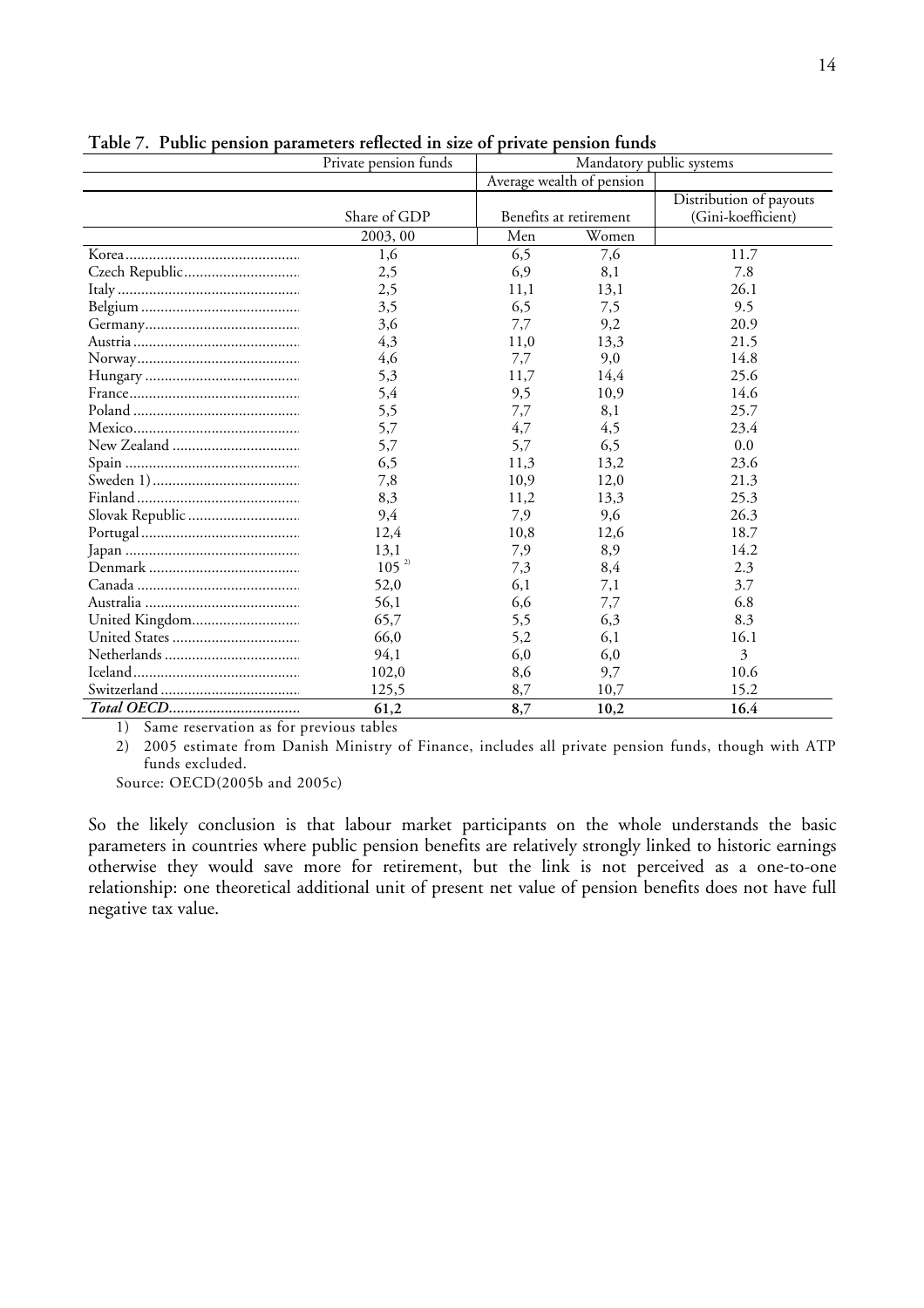### Overall conclusions

The overall conclusion then is probably the following. The disregard of the role of marginal pension benefits in a number of cross-country studies<sup>11</sup> linking marginal tax rates to labour market performance is problematic. Without any attempt of being scientific box 4 suggest that differences within EU-15 and the US are better explained by deducting marginal pension benefits from formal tax rates rather than not doing it.

On the other hand, there are probably significant inefficiencies in public pension systems that aim for high mandatory replacements rates particular in the context of already high marginal tax rates. The key question to be asked is: which social policy objectives are achieved by enrolling medium and high income earners into relative ambitious pension programmes where the degree of redistribution may be limited but whose financing costs are seen none-the-less by contributors to a large extent as taxes and not just mandatory private savings. All EU-15 countries have composite marginal tax rates on labour at 50 per cent or above *cf table 8.* A substantial number of these countries have at the same time pension systems that may produce a substantial amount of "social" deadweight loss in terms of a missed opportunity of lower formal tax rates (column 2). These could be reduced by lowering the life-cycle "churning" of contributions from middle and high income earners to the same groups in retirement. Such reform would lower the average level of pension benefits (column 3) by reducing top replacement rates (leading to lower Gini-koefficents of pensions payouts) and at the same time tax/contribution rates for these earning groups keeping the life-cycle distribution of income between different earning groups roughly unchanged.

|                           |    |                             |          |                |      | Life time churning in pension |      |  |
|---------------------------|----|-----------------------------|----------|----------------|------|-------------------------------|------|--|
|                           |    |                             |          |                |      | systems                       |      |  |
|                           |    |                             |          |                |      | (illustrated by Gini-         |      |  |
| Formal marginal tax rates |    | De facto reduction in rates |          | Pension wealth |      | koefficient)                  |      |  |
| Belgium                   | 75 | Luxembourg                  | 12       | Luxembourg     | 17,8 | Italy                         | 26,1 |  |
| Denmark                   | 69 | Greece                      | 11       | $G$ reece      | 12,4 | Greece                        | 26,0 |  |
| Finland                   | 68 | Spain                       | 9        | Spain          | 11,3 | Portugal                      | 25,7 |  |
| Sweden                    | 66 | Austria                     | 8        | Finland        | 11,2 | Netherlands                   | 25,6 |  |
| Germany                   | 66 | Italy                       | 8        | Austria        | 11,1 | Finland                       | 25,3 |  |
| France                    | 64 | Finland                     | 6        | Italy          | 11,1 | Spain                         | 23,6 |  |
| Austria                   | 61 | Germany                     |          | Portugal       | 10,8 | Luxembourg                    | 22,5 |  |
| Italy                     | 61 | Portugal                    |          | France         | 9,5  | Austria                       | 21,5 |  |
| Netherlands               | 59 | France                      | 4        | Sweden         | 8,8  | Sweden                        | 21,3 |  |
| Ireland                   | 55 | US                          | 3        | Germany        | 7,7  | Germany                       | 20,9 |  |
| Luxembourg                | 55 | Belgium                     | 2        | Denmark        | 6,7  | United States                 | 16,1 |  |
| Spain                     | 54 | Sweden                      |          | Belgium        | 6,5  | France                        | 14,6 |  |
| Portugal                  | 52 | UK                          | 1        | United Kingdom | 5,5  | Belgium                       | 9,5  |  |
| Greece                    | 51 | Denmark                     | $\Omega$ | Ireland        | 5,4  | United Kingdom                | 8,3  |  |
| United Kingdom.           | 50 | Ireland                     | $\Omega$ | United States  | 5,2  | Denmark                       | 0,0  |  |
| United States             | 36 | Netherlands                 | $\theta$ | Netherlands    | 3,0  | Ireland                       | 0,0  |  |

**Table 8. Ranking of countries in terms of potential gains for reforms** 

**Source: same as pre-ceding tables.** 

 $\overline{a}$ 

<sup>&</sup>lt;sup>11</sup> Examples included Prescott(2004), Alesina et al(2005) and David(2004). Prescot acknowledges the theoretical argument of marginal benefits but downplays its practical importance given the relative low lewel of marginal pension pensions in the US. The point here is though that they are most more significant for the countries that he is benchmarking US against.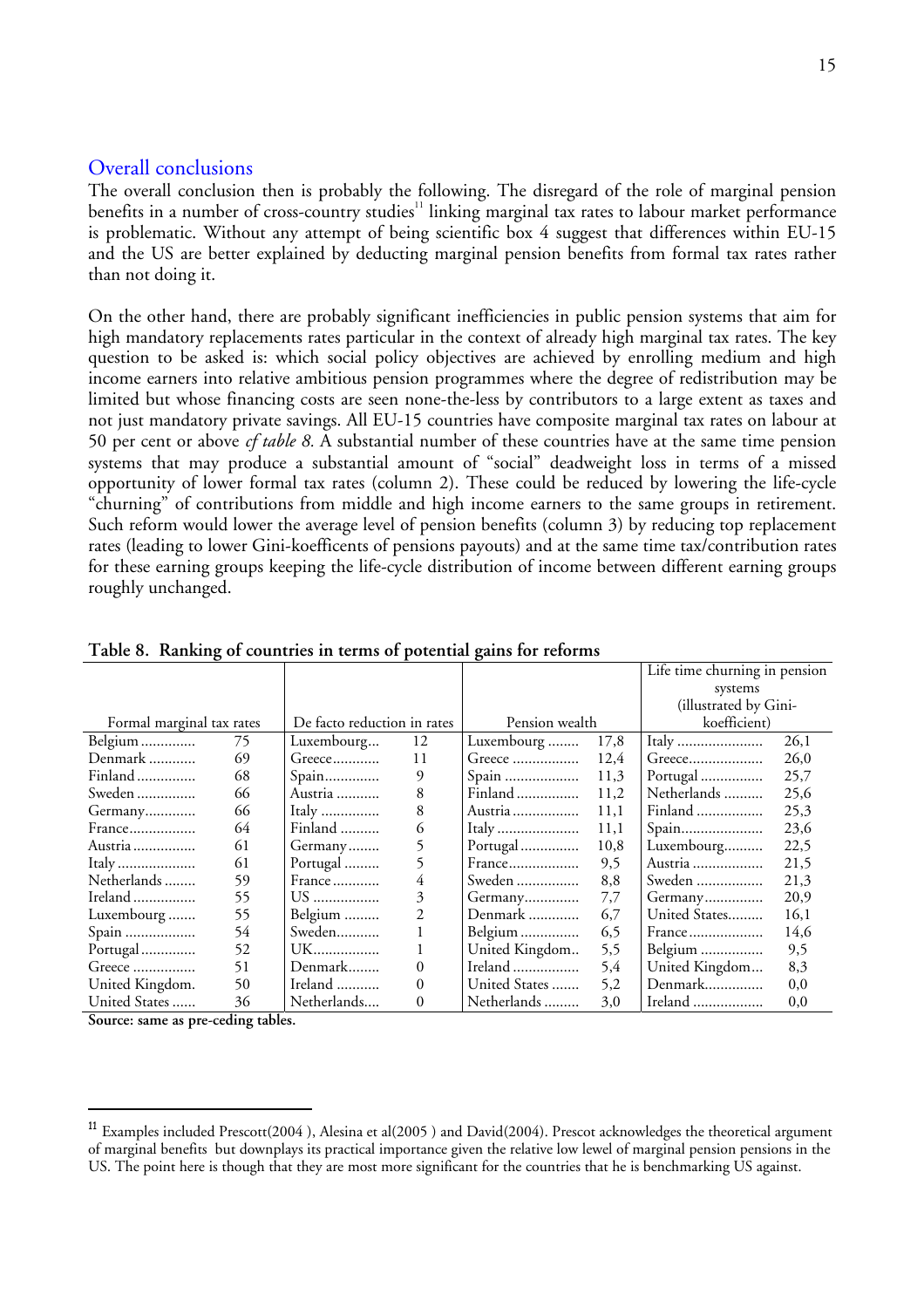Less radical reforms of public pensions would attempt to strengthen the actuarial link between life long earnings and benefits both in effect and in presentation. Design features and credibility are crucial. Two systems that confer broadly the same ultimate benefit to a group of contributors with a given life long earnings level may have very different effects on incentives. In the one end, you may have a pay-asyou-go system with complicated rules linking final benefits to perhaps five best earnings years that. At the other end are compulsory systems with clear and transparent links between earnings and benefits with for example annual presentations of earned pension points for individual contributors without necessarily being less ambitious in reaching well defined social objectives including redistribution. Provided overall sustainability of public finances were on track, workers would in this case also have larger confidence in their pension wealth being actually pay-out to them in retirement. Elements of such reforms are already under way in a number of European countries simply due to the pressure ageing puts on pay-as-you pensions systems as documented in a range of surveys.

The point in this paper is that labour market concerns point strongly in the same direction of reform. Indeed, the potential benefits for reform in Europe should dwarf the benefits to be reaped by similar reforms being proposed presently in the US simply because distortions from tax rates rise with their level (and US has markedly lower rates) and because the US public pension system is much less ambitious in terms of pension levels and replacement rates for middle and higher incomes  $2$ .



**Box 4: Hours worked: which tax rates explain best?**

1

Sources: Average hours worked is taken from Employment Outlook 2005. Tax and pension incentives as calculated in this working paper.

<sup>&</sup>lt;sup>12</sup> Martin Feldstein has produced a number of reports outlining the benefits in the US for privatising social security seen from both a labour market and capital market perspective.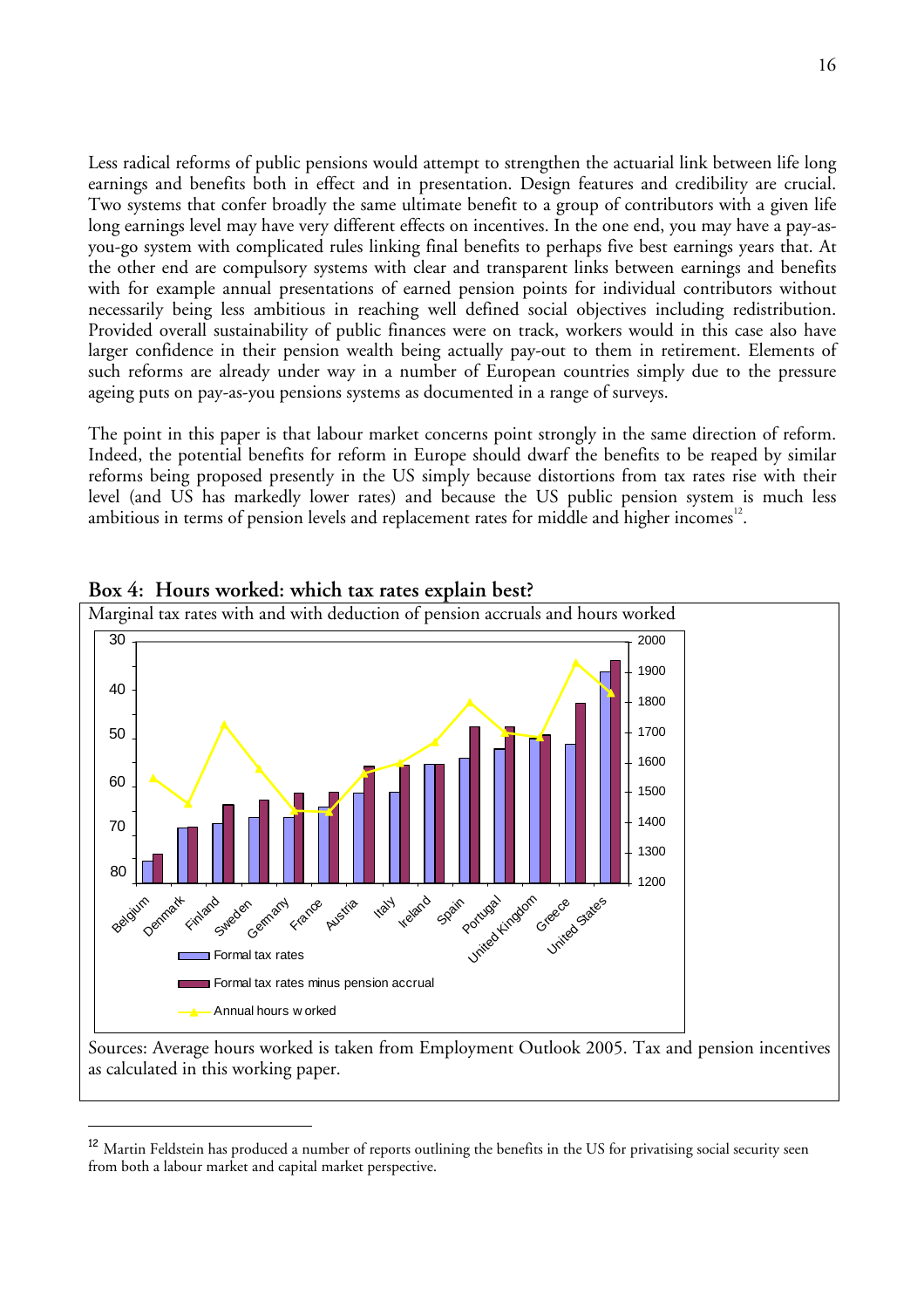Workers in countries with low marginal tax rates (US, GRC and ESP) do tend to put in more hours than workers characterised by high marginal tax rates (SWE, DK and BEL).

However, the central question in this paper is whether pension accruals are well perceived as marginal benefits that also at the margin increases the return on working more hours. This would in practice imply – all other things equal – that tax rates minus pension accruals would be a better predictor of annual hours worked than the pure tax rates. Some support for that can be observed at the top end: clearly GRC, ESP and PRT having the most industrious workers also stand out as having higher relative marginal work incentives when accruals are included. The hard-working Fins are also better explained once pension accruals are included.

Considerable caution should be taken in too firm interpretation of such simple relationships. Working hours are affected by many other factors than marginal tax rates, including incentives embedded in social security systems, and the family tax models used for these calculations do not capture accurately work incentives within the family (e.g the effects on labour market participation of secondary wage earners, incidence on part time work).

In fact, Netherlands was taken out of the graph simply because part-time work (35 per cent of the working population) is significantly higher than in any other OECD country, drawing down significantly the number of average hours work for all employed workers. The high number of hours worked in Finland – for example compared to other Nordic countries with high marginal tax rates – is most certainly also a consequence of lower incidence of part time work (11 per cent against 13 per cent in Sweden, 17 per cent in Denmark and 17 per cent for EU15). Finally, the measurement of numbers of working hours is quite fickle and probably becoming increasingly so as more and more persons are no longer paid by the hour, requiring more sophisticated surveys to establish number of hours worked (in the US the proportion of person paid by the hour has fallen from 62 to 58 per cent of the work force over the last 10 years (Lemieux (2003)).

Finally, as stated in the main body of the text, there is no reason to expect that such average, model based comparisons of marginal benefit accruals provide the same marginal benefits either de facto or as perceived in different countries. Consequently, the same measured pension accrual could have quite different labour market effects in different countries.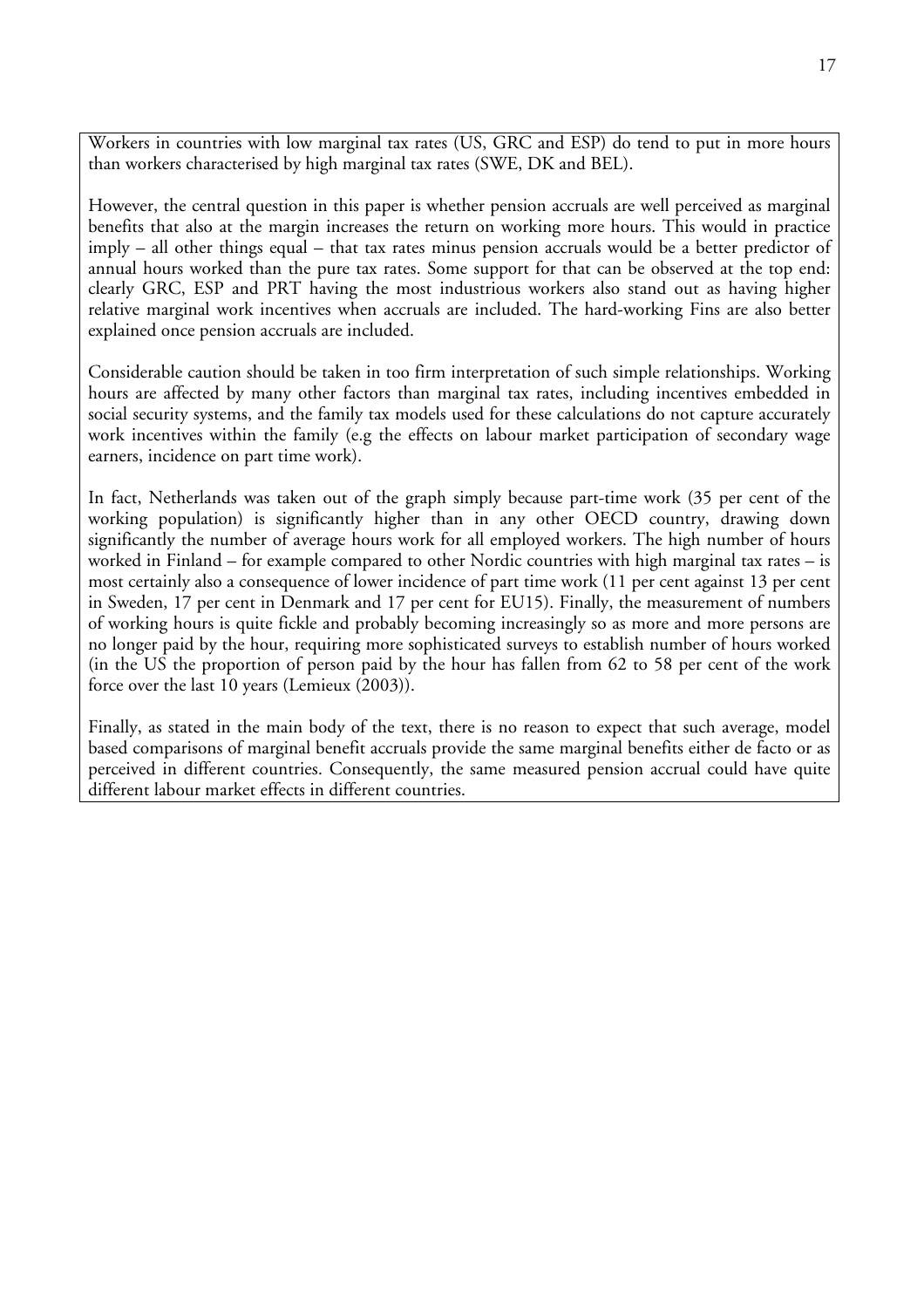# Bibliography

Alesina, Alberto, Adward Glaeser and Bruce Sacerdote (2005). "Working and leisure in the U.S. and Europe: Whey so different?", NBER working paper.

Attanasio, Orazio and Susann Rohwedder, (2001) "Pension wealth and household saving: Evidence from pension reforms in the UK", Working Paper 01/21

Banks, James, Richard Blundell, Richard Disney and Carl Emmerson, "Retirement, Pensions and the adequacy of saving: a guide to the debate". Brifing note no. 29

Cary, David and Josette Rabesona (2002), "Tax rations on labour and capital income and on consumption", OECD Economic studies 35.

Duval, R. (2003), "The Retirement Effects of Old-age Pension and Early Retirement Schemes in OECD Countries", OECD Economics Department Working Papers No. 370.

Economic & Social Research Council, Seminar Series: "Mapping the public policy landscape, Pensions, Pensioners and Pensions Policy: Financial security in UK retirement savings?"

Ehrlich, Isaac and Jinyoung Kim (2005), "Social security, demographic trends, and economic growth:Theory and evidence from the international experience", Working Paper 11121

Feldstein, Martin (2001). "The future of social security pensions in Europe". NBER working paper

Feldstein, Martin (2005). "Rethinking social insurance". NBER working paper

Feldstein, Martin (2005). "Structural reform of social security", NBER working paper

Feldstein, Martin and Andrew Samwick(1992), "Social security rules and marginal tax rates".

J. Davis, Steven and Magnus Henrekson (2004). "Tax effects on work activity, industry mix and shadow economy size: evidence from rich-country comparisons", NBER working paper

Keenay, Gordon and Edward Whitehouse (2003), "Financial Resources and Retirement in nine OECD countries: The role of the tax system". OECD social, employment and migration working papers.

OECD(2000), "Tax Burdens: Alternative measures",Tax policy studies,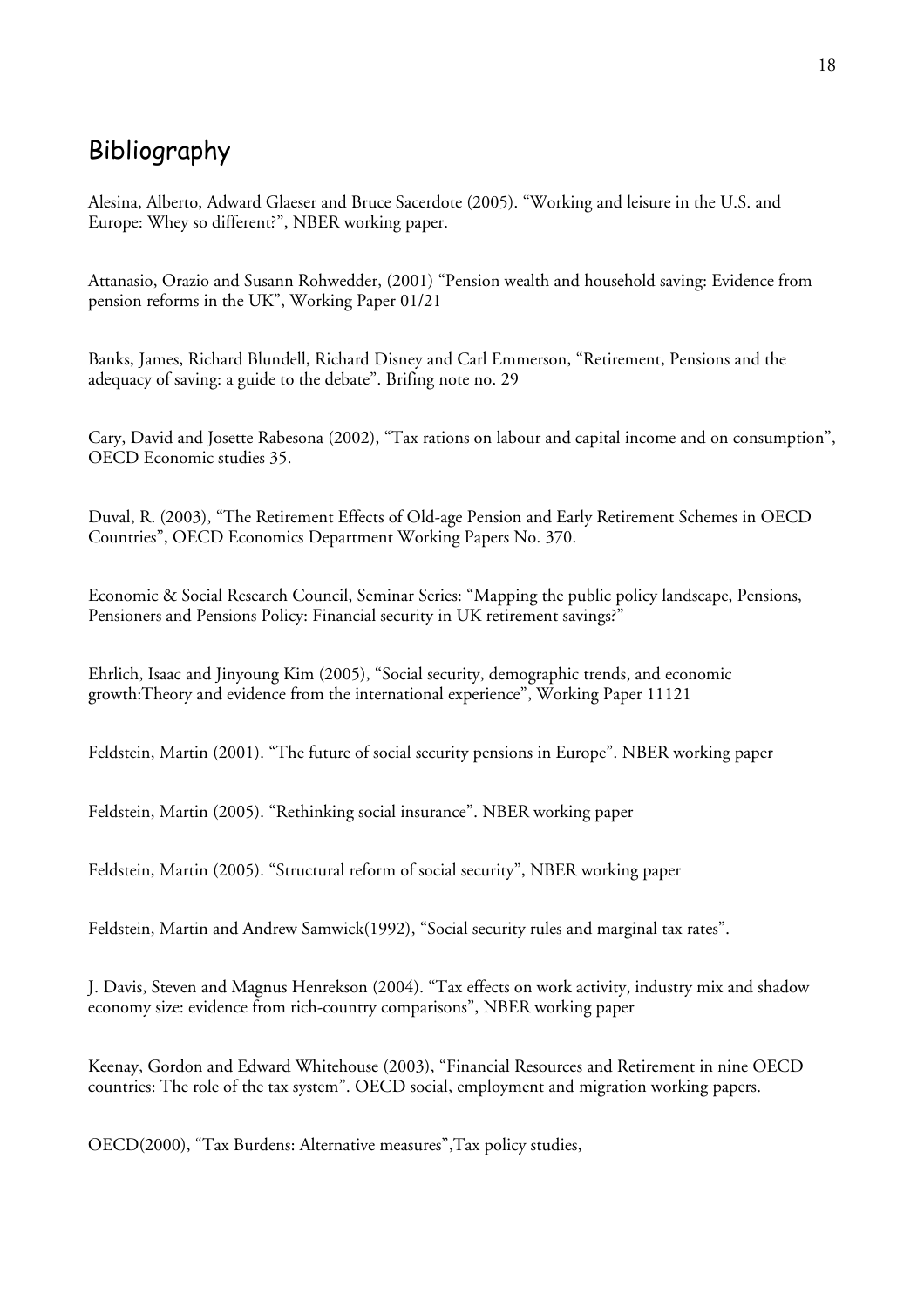OECD (2004a), "Revenue statistics, 1965-2003", Paris.

OECD (2004b), "Taxing Wages Special feature: Broadening the definition of the average worker 2003- 2004", Paris.

OECD (2004c), "Retirement behaviour in OECD countries: impact of old age pensions schemes and other social transfer programmes", Economic Studies 47, Roman Duval.

OECD (2005a), "Revenue statistics, 1965-2004", Paris.

OECD (2005b), "Pensions at a Glance, Public policies across OECD countries", Paris.

OECD (2005c), "Pensions Market in focus", Paris.

Prescott, C. Edward (2004). "Why do Americans work so much more than Europeans?" Federal reserve bank of Minneapolis quarterly review.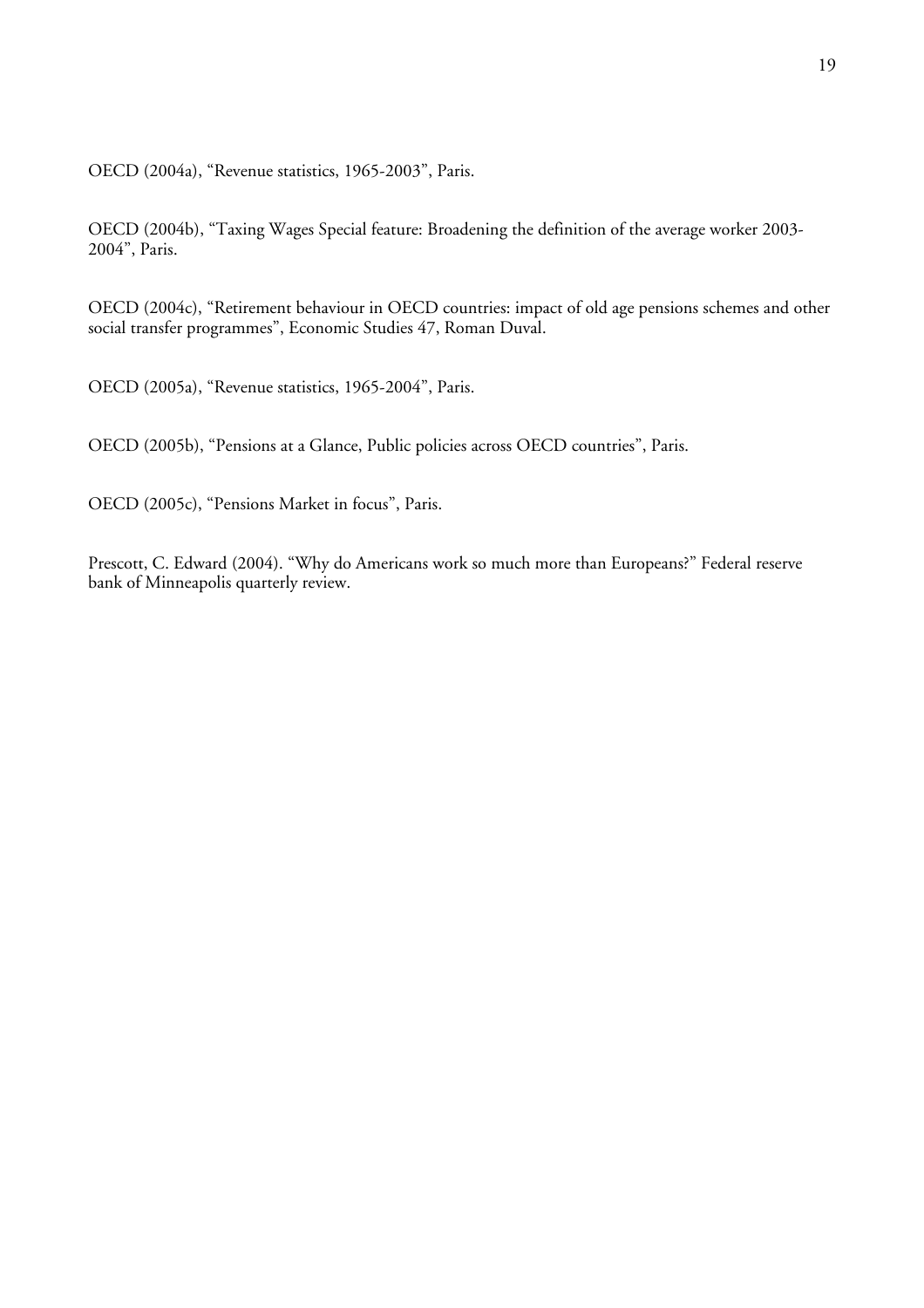#### **Annex A Extract from** *OECD Classification of Taxes and Interpretative Guide*

#### **(published in OECD Revenue Statistics)**

35. Classified here are all compulsory payments that confer an entitlement to receive a (contingent) future social benefit. Such payments are usually earmarked to finance social benefits and are often paid to institutions of general government that provide such benefits. However, such earmarking is not part of the definition of social security contributions and is not required for a tax to be classified here. However, conferment of an entitlement is required for a tax to be classified under this heading. So, levies on income or payroll that are earmarked for social security funds but do not confer an entitlement to benefit are excluded from this heading and shown under personal income taxes (1100) or taxes on payroll and workforce (3000). Taxes on other bases, such as goods and services, which are earmarked for social security benefits are not shown here but are classified according to their respective bases because they generally confer no entitlement to social security benefits. 36. Contributions for the following types of social security benefits would, *inter alia*, be included: unemployment insurance benefits and supplements, accident, injury and sickness benefits, old-age, disability and survivors' pensions, family allowances, reimbursements for medical and hospital expenses or provision of hospital or medical services. Contributions may be levied on both employees and employers. 37. Contributions may be based on earnings or payroll ("on a payroll basis") or on net income after deductions and exemptions for personal circumstances ("on an income tax basis"), and the revenues from the two bases should be separately identified if possible. However, where contributions to a general social security scheme are on a payroll basis, but the contributions of particular groups (such as the self-employed) cannot be assessed on this basis and net income is used as a proxy for gross earnings, the receipts may still be classified as being on a payroll basis. In principle, this heading excludes voluntary contributions paid to social security schemes. When separately identifiable these are shown in the memorandum item on the financing of social security benefits. In practice, however, they cannot always be separately identified from compulsory contributions, in which case they are included in this heading.

38. Contributions to social insurance schemes which are not institutions of general government and to other types of insurance schemes, provident funds, pension funds, friendly societies or other saving schemes are not considered as social security contributions. Provident funds are arrangements under which the contributions of each employee and of the corresponding employer on his/her behalf are kept in a separate account earning interest and withdrawable under specific circumstances. Pension funds are separately organised schemes negotiated between employees and employers and carry provisions for different contributions and benefits, sometimes more directly tied to salary levels and length of service than under social security schemes. When contributions to these schemes are compulsory or quasicompulsory (*e.g.*, by virtue of agreement with professional and union organisations) they are shown in the memorandum item (refer Section III.B of the Report).

39. Contributions by government employees and by governments in respect of their employees, to social security schemes classified within general government are included in this heading. Contributions to separate schemes for government employees, which can be regarded as replacing general social security schemes, are also regarded as taxes.15 Where, however, a separate scheme is not seen as replacing a general scheme and has been negotiated between the government, in its role as an employer, and its employees, it is not regarded as social security and contributions to it are not regarded as taxes, even though the scheme may have been established by legislation.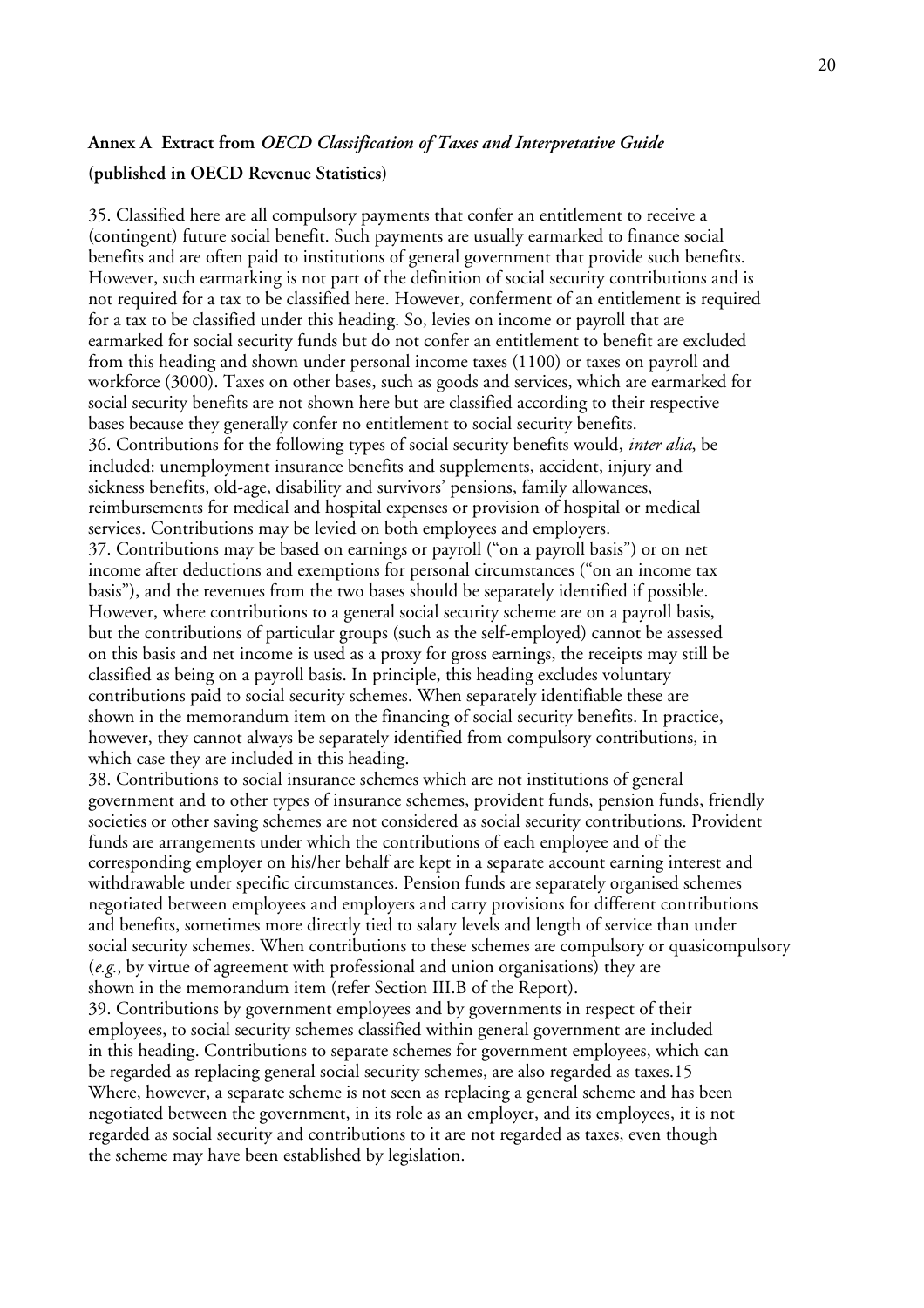40. This heading excludes "imputed" contributions, which correspond to social benefits paid directly by employers to their employees or former employees or to their representatives (*e.g.*, when employers are legally obliged to pay sickness benefits for a certain period). 41. Contributions are divided into those of employees (2100), employers (2200), and selfemployed or non-employed (2300), and then further sub-divided according to the basis on which they are levied. Employees are defined for this purpose as all persons engaged in activities of business units, government bodies, private non-profit institutions, or other paid employment, except the proprietors and their unpaid family members in the case of unincorporated businesses. Members of the armed forces are included, irrespective of the duration and type of their service, if they contribute to social security schemes. The contributions of employers are defined as their payments on account of their employees to social security schemes. Where employees or employers are required to continue the payment of social security contributions when the employee becomes unemployed these contributions, data permitting, are shown in 2100 and 2200 respectively. Accordingly, the sub-heading 2300 is confined to contributions paid by the self-employed and by those outside of the labour force (*e.g.*, disabled or retired individuals).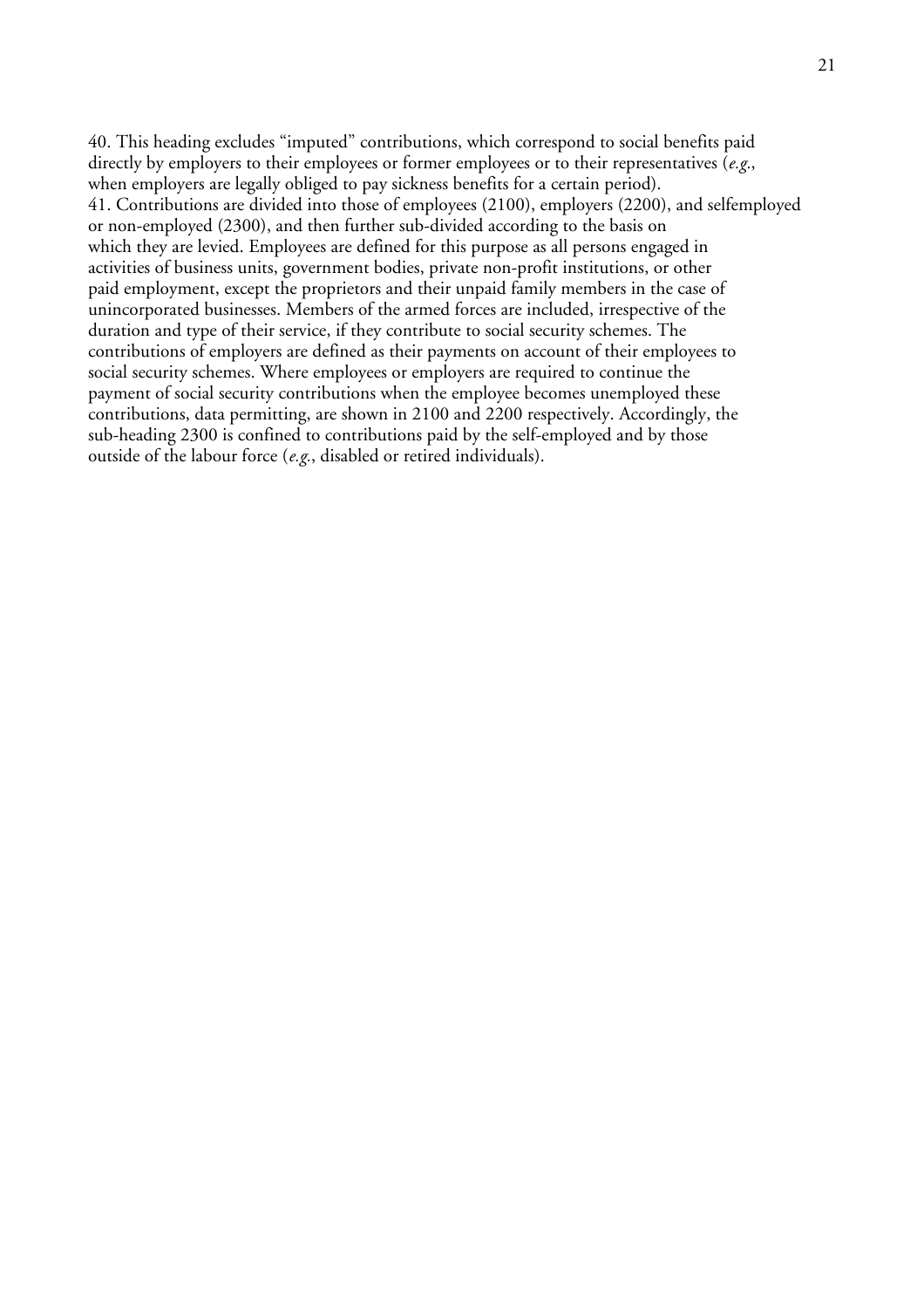#### **ANNEX B:**

**From pension wealth to annual marginal pension accrual (AMPA)** 

**What we want to measure is the required additional yearly payments calculated as a share of annual earnings that would have been necessary over a persons working life to provide a person with the estimated increases in pension wealth estimated by the OECD in Pensions at a glance. The basic approach to estimate these AMPA is explained in box 3 in the main text., the annex attempts to clarify the actual calculations:** 

**First we define the basic variables:** 

*r* **= the real interest rate used for actuarial discounting real flows and stocks back and forth in time** 

 $\gamma$  = the yearly growth rate of real earnings,

**Pension wealth at the time of retirement is called K and is given for the different multiples of average earnings, with the grouping named with index i and defined it self as a multiple of the earnings of an average production worker. Pension wealth for a person with earnings 1,5 times of APW is therefore** 

 $K_{1,5}$   $K_{1,5}$ 

**The next step is defining the marginal increase in pension wealth when moving to the next multiple**  of APW earnings which is used in the paper. It is defined as  $MPW_i = K_i - K_{i-1}$ , and measures the **extra pension wealth when going into the next multiple of average earning.** 

**T = The working life, defined as the difference between the retirement age and the start of the working life and keeping in with the** 

**Since looking at MPW, which is expressed as a marginal increase, AMPA also evaluates the share of additional earnings – dW – that would need to be saved.** 

**The stream of pension payments can then be defined as.** 

 $dW_1 * AMPA + dW_2 * AMPA + dW_3$ 

Every vear an amount is saved for pension. The marginal pension wealth is then

 $dW_1 * AMPA * (1+r)' + dW_2 * AMPA * (1+r)^{t-1} + ... + dW_t * AMPA * (1+r) = dK$  =MPV

**Interest is applied to the payments, so the payments that have been made in the past will be subject to accumulated interest.It is preferred to have the pension wealth in terms of the starting year. Therefore all the terms are discounted back to the starting period.** 

$$
dW_1 * AMPA + \frac{dW_2 * AMPA}{1+r} + \frac{dW_3 * AMPA}{(1+r)^2} + \dots + \frac{dW_t * AMPA}{(1+r)^{t-1}} = \frac{dK}{(1+r)^t}
$$

**<sup>d</sup>***W*1 **is the salary in the first year and in the main text the wage is assumed to grow by specific rate every year, therefore**  $dW_1 = dW_2 * (1 + \gamma)$  and onwards  $dW_3 = dW_1 * (1 + \gamma)^2$ .

$$
dW_1 * AMPA + \frac{dW_1 * (1+\gamma)*AMPA}{1+r} + \frac{dW_1(1+\gamma)^2 AMPA}{(1+r)^2} + \dots + \frac{dW_1(1+\gamma)^{t} * AMPA}{(1+r)^{t-1}} = \frac{dK}{(1+r)^{t}}
$$

**Isolating AMPA:**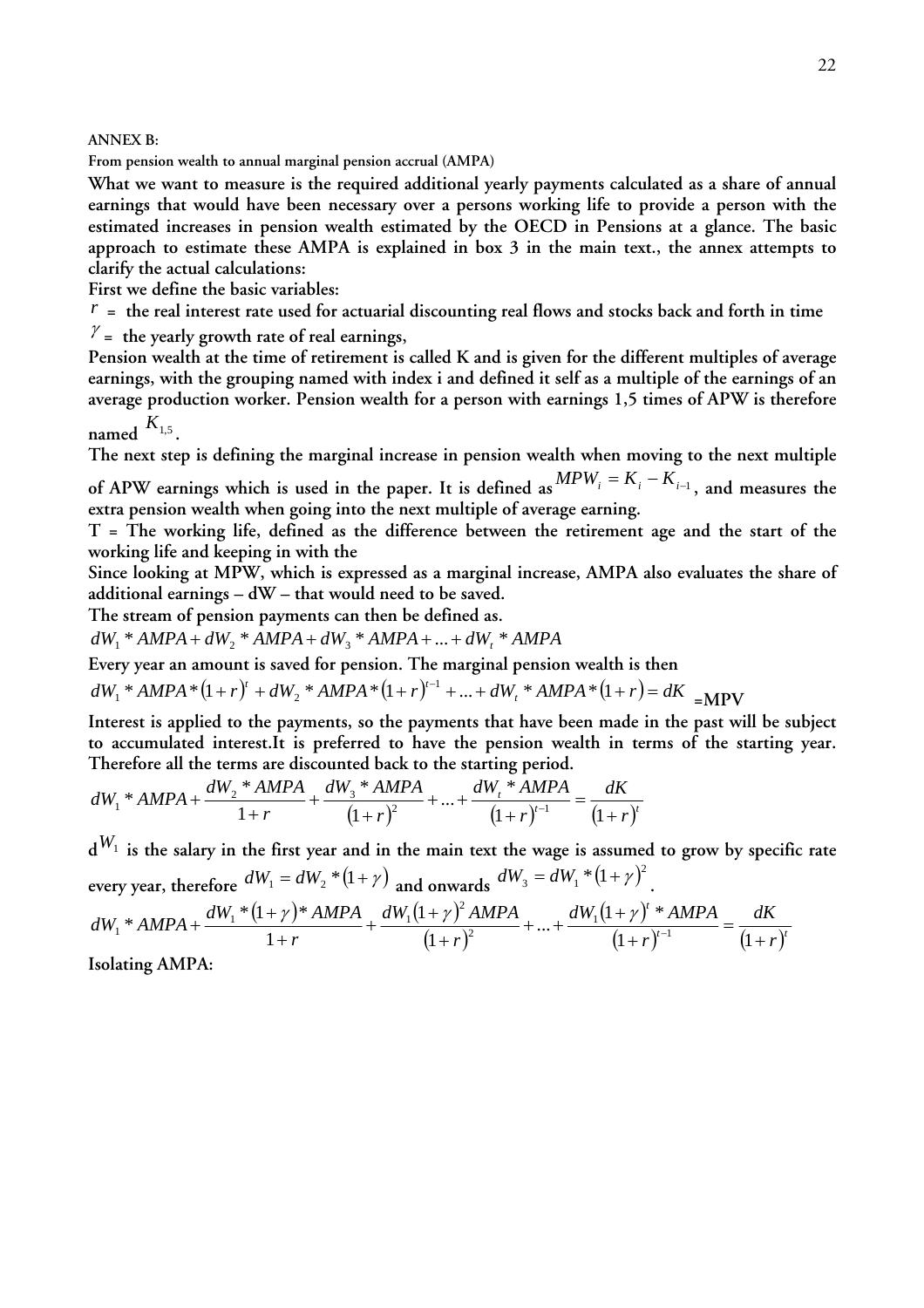$$
dW_{1} * AMPA + \frac{dW_{1} * (1+\gamma) * AMPA}{1+r} + \frac{dW_{1}(1+\gamma)^{2} AMPA}{(1+r)^{2}} + ... + \frac{dW_{1}(1+\gamma)' * AMPA}{(1+r)^{t-1}} = \frac{dK}{(1+r)^{t}}
$$
  
\n
$$
AMPA* dW_{1} * \left(1 + \frac{1+\gamma}{1+r} + \left(\frac{1+\gamma}{1+r}\right)^{2} + ... + \left(\frac{1+\gamma}{1+r}\right)^{t-1}\right) = \frac{dK}{(1+r)^{t}}
$$
  
\n
$$
AMPA= \frac{dK}{(1+r)^{t} * dW_{1} * \left(1 + \frac{1+\gamma}{1+r} + \left(\frac{1+\gamma}{1+r}\right)^{2} + ... + \left(\frac{1+\gamma}{1+r}\right)^{t-1}\right)} = \frac{MPW}{(1+r)^{t} * \left(1 + \frac{1+\gamma}{1+r} + \left(\frac{1+\gamma}{1+r}\right)^{2} + ... + \left(\frac{1+\gamma}{1+r}\right)^{t-1}\right)}
$$

**In the example in the main text it is assumed that the discount rate and the earnings growth rate are the same. This implies that the above formulae becomes far more simply:** 

$$
AMPA = \frac{MPW}{(1+r)^{t} * (1+1+1^{2}+...+1^{t-1})} = \frac{MPW}{(1+r)^{t} * T}
$$

 **The intuition behind this result is simple. If the growth rates are the same then the net present value of contributions is the same irrespective of the timing. For example: the value of the first years contribution in the second year is equal to first years real earnings multiplied by the contribution rate plus accumulated interest. The value of the second years contribution in the second year is equal to the contribution rate multiplied by the earnings in the second years. However, as the order of factors are irrelevant and the first years accumulated interest is being multiplied by the same factor as second years earnings, the value must the same. If the real interest rate had been zero (and real earnings growth also), then the contribution rate would have been equal to MPW – the real additional pension wealth at retirement – divided by number of contribution years. This would follow from the fact that the real value of all years contribution would be equal, no earnings growth and no real interest. However, with positive real interests, the required contribution rate is lower which is the intuition behind the**  $(1 + r)^2$  term.

**In the case that the two rates are not alike, it is a problem described by mathematicians as a finite geometrical sum.13**

**For understanding what is done let us look at an example with a person worker for 4 years with 3 different scenarios regarding interest and earnings growth and how it affects the replacement rate. In this example there is a flat savings of 10 %.** 

| Table A2.1 |  |
|------------|--|
|            |  |

| Discount rate                                                                                       | 1,02 | 1,02 | 1,04 |  |
|-----------------------------------------------------------------------------------------------------|------|------|------|--|
| Real earnings growth rate                                                                           | 1,02 | 1,04 | 1,02 |  |
| Excess earning growth rate                                                                          | 1,00 | 1,02 | 0,98 |  |
| Yearly savings                                                                                      | 0.10 | 0.10 | 0.10 |  |
| In the example case A is the one used in the paper were discount rate and earnings growth equal. In |      |      |      |  |
| B the earnings growth 2 percentage points more, in C the other way around. Every year 10 % of       |      |      |      |  |

**salary is saving for pension. In the next table the result of this is shown. Table A2.2** 

| $\mathbf{u}$ |  |  | $\blacksquare$ K as ratio of w<br>wage |
|--------------|--|--|----------------------------------------|
|              |  |  |                                        |

 $13$  See Berck and Sydsæter, Matematisk Formelsamling p 31 or any other standard mathematical economics book.